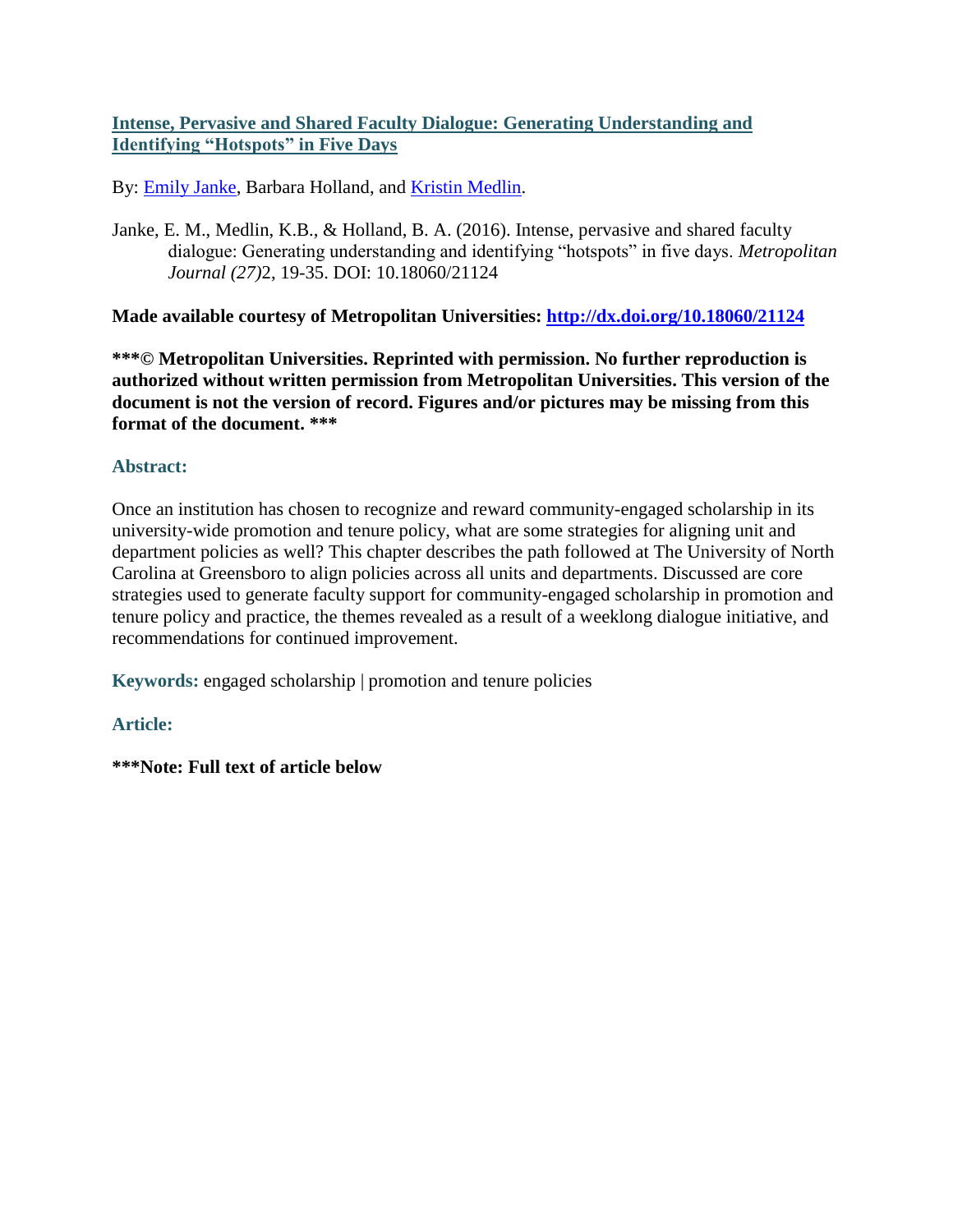# **Intense, Pervasive and Shared Faculty Dialogue: Generating Understanding and Identifying "Hotspots" in Five Days**

Emily Janke, Barbara Holland and Kristin Medlin, MPA

# **Abstract**

Once an institution has chosen to recognize and reward community-engaged scholarship in its universitywide promotion and tenure policy, what are some strategies for aligning unit and department policies as well? This chapter describes the path followed at The University of North Carolina at Greensboro to align policies across all units and departments. Discussed are core strategies used to generate faculty support for community-engaged scholarship in promotion and tenure policy and practice, the themes revealed as a result of a weeklong dialogue initiative, and recommendations for continued improvement.

# **Introduction**

Embedding community engagement in promotion and tenure policies is a key indicator of institutional support for community-engaged scholarship (e.g., Holland, 2001; Furco & Holland, 2004; Hollander, Saltmarsh, & Zlotkowski, 2001). Such policies codify and perpetuate institutional culture. The interpretation of scholarship, particularly within the context of the promotion and tenure process, "defines the fundamental character of higher education institutions" (Holland, 1997, p. 38). The presence (or absence) of promotion and tenure policies that recognize and reward community-engaged teaching, research, and service activities is a major factor by which faculty determine whether their work is compatible and consistent with institutional expectations for involvement and achievements in community-university partnerships (Holland, 1995, 1997). O'Meara's (2002) study of communityengaged faculty found that faculty exemplars report increased satisfaction with work and their university. Faculty whose universities had adopted policies that supported community-engaged scholarship found that they: (1) experienced greater congruence between stated rhetoric institutional service mission and reward systems; (2) viewed their service as a potential form of scholarship; (3) felt elevated importance of service as scholarship in reward systems; (4) perceived greater proportionality of faculty workload; and (5) believed their community-engaged work was legitimized.

Community engagement and organizational change scholars have argued that if institutional policies are to affect individual and collective practice, then they must become aligned with and embedded into the culture of academic departments (e.g., Battistoni, Gelmon, Saltmarsh, Wergin & Zlotkowski, 2003; Kecskes, Gelmon & Spring, 2006; Furco & Holland, 2004; Holland, 1997; Kecskes, 2006). It is possible to have policy change without cultural change. Departmental culture change is essential, particularly as colleagues evaluate the dossiers of their peers for promotion and tenure. It is where the "rubber meets the road."

The review and revision of promotion and tenure policies in ways that facilitate fair and equitable treatment of community-engaged scholarship, among other forms of emerging scholarship, is particularly relevant and significant given demographic trends in higher education. Higher education is in the midst of rapid faculty turn over as the baby boomer generation exits the academy over the next decade (Sugar, Pruitt, Anstee & Harris, 2005). If institutions are to attract and retain diverse faculty populations, they must reflect the expectations for legitimate and valued academic work of the diverse incoming faculty. Many studies report the overrepresentation of faculty of color and women in the group of faculty involved in community engagement (e.g., Aguirre, 2000; Antonio et al., 2000; Baez 2000; Vogelgesang, Jensen & Jayakumar, 2010).

Copyright © 2016 *Metropolitan Universities* Vol. 27 No. 2 (Summer 2016), 19-35, DOI: 10.18060/21124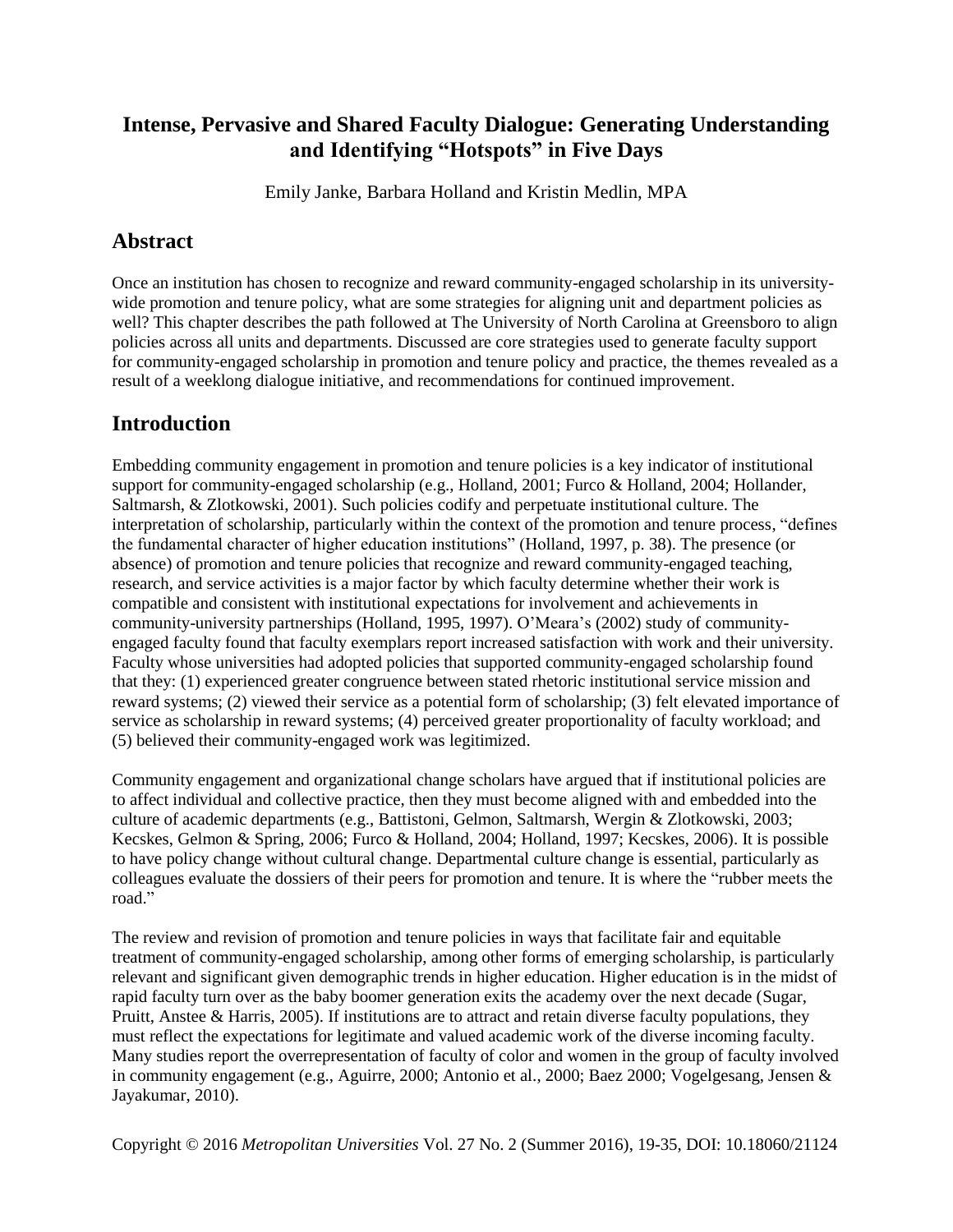Despite the increased calls for recognizing community-engaged scholarship and the faculty, student, and community benefits such an approach to scholarly work may bring, significant challenges remain, even on campuses that have expressed initial support for newer forms of scholarship. This article describes the efforts of faculty and administrative leaders at The University of North Carolina at Greensboro (UNCG) to create a faculty culture in which community-engaged scholarship is seen as legitimate faculty work, and the quality of which can be assessed according to revised and aligned faculty promotion and tenure policies and practices. This required, among other accomplishments, the ability to establish common language and views of what constitutes high quality, community-engaged scholarship.

In this article, we illustrate UNCG's institutional context and processes through which communityengaged scholarship was embedded across faculty roles (teaching, research/creative activity, and service) in the university's promotion and tenure guidelines. This context is important for understanding the existing groundwork that was laid, and which likely maximized the success of the ensuing dialogues. Next, we describe the development and implementation of a weeklong intensive dialogue process that knitted together existing language and conversations internal to UNCG with information and legitimacy conferred through the external perspectives of a nationally-esteemed guest facilitator. We present several suggestions, based on UNCG's experience, to guide the work of other institutions to maintain systematic and informed efforts to move support for community-engaged scholarship from institutional rhetoric to collective practice and core academic culture.

# **UNCG Case Example**

An urban metropolitan campus located centrally in the state and embedded within the most racially and ethnically heterogeneous city of North Carolina, The University of North Carolina at Greensboro (UNCG) is diverse in many ways. Over a quarter of its more than 19,000 students are non-White making it a minority serving institution, and over a quarter of undergraduates are older than 25 years of age. Students come from 48 states and over 80 countries enrolling in programs offered by more than 50 academic departments within 7 academic units. Grounded in a liberal arts educational approach, UNCG is home to professional schools including health and human sciences, nursing, education, and business, as well as a large and well-respected college of arts and sciences and a school of music, theatre, and dance, and a recently established school of nanoscience and nanotechnology (jointly shared with North Carolina Agricultural and Technical State University).

UNCG has long held the tradition of public service, first as the State Normal and Industrial School, second as Women's College, and now as UNCG. This history influences the conversations today about the transitioning identity of the university. In the past two decades, in particular, the balance of teaching and research has shifted to the point that UNCG is now categorized by the Carnegie foundation as a fouryear, doctoral granting, research university with high research activity. Faculty who have served at UNCG for decades comment on how the identity of the university has shifted from one in which it was teaching centered, to now having considerably more emphasis on traditional prestige indicators such as grants received and scholarship published as books or in peer-reviewed journals. Beyond the changes in the proportion of teaching compared to research in the tenure, review, and rewards systems and overall culture, they speak to the increased requirements for accountability, reporting, and other forms of university and professional service.

UNCG has also gained local, regional, and national recognition for its commitment as a communityengaged university, particularly in the past decade. The Carnegie Foundation recognized UNCG as a community-engaged institution in 2008 and 2015, and many faculty, staff, and administrators have received individual leadership positions and awards. The support of faculty and administrative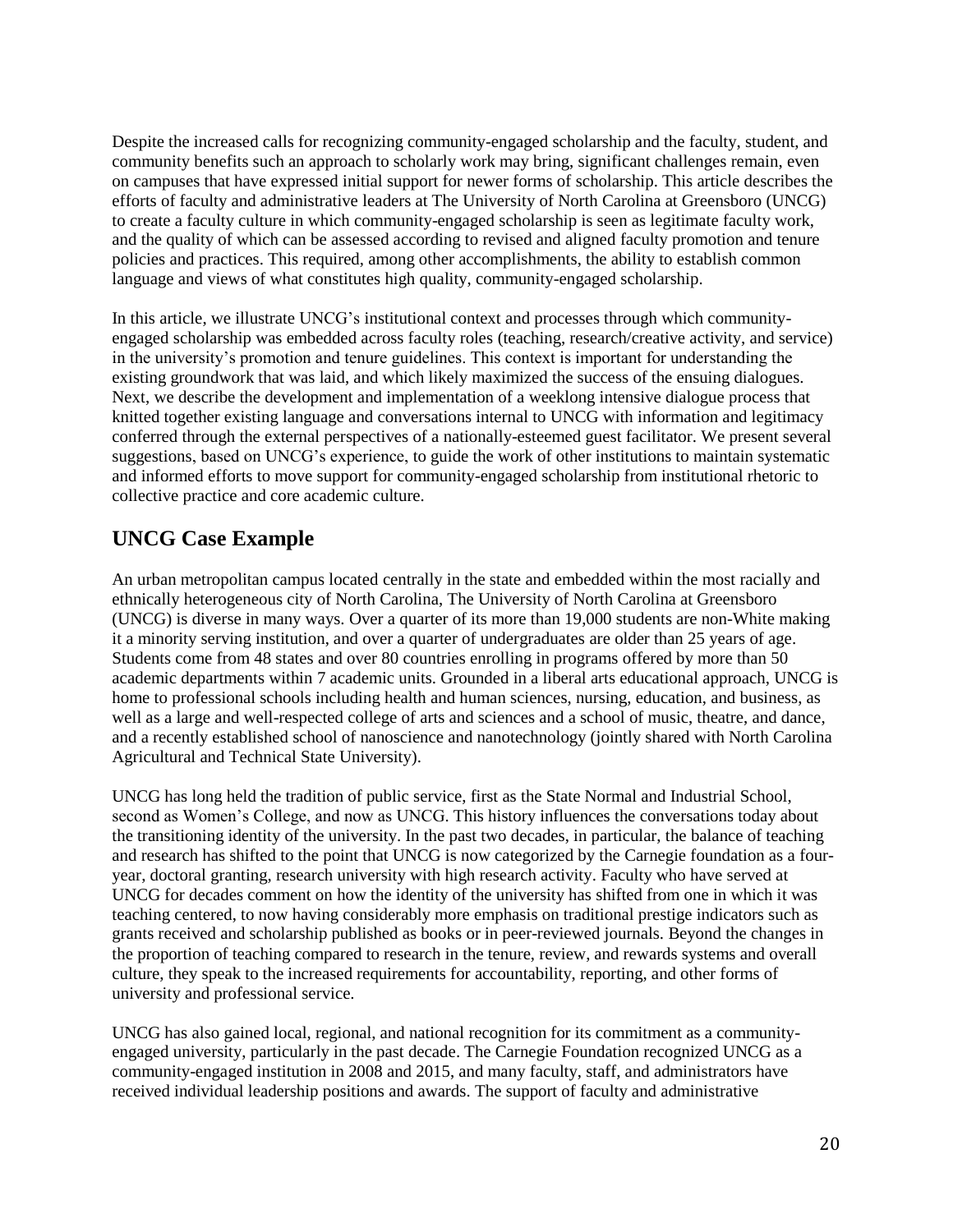"champions," many who called for the establishment of a service-learning center on campus over a decade ago, have more recently led significant efforts to integrate community-engaged faculty work into the core of faculty culture through the university's 2009-2014 strategic plan, as well as its promotion and tenure policies and practices.

#### **Catalysts for Promotion and Tenure Policy Revisions**

A combination of forces served to catalyze faculty members' efforts to revise the university, and ultimately unit and department promotion and tenure guidelines at UNCG starting in 2008. At this time many strategic initiatives were underway on the campus and beyond. The General Education Curriculum was under revision, including discussions to include civic learning goals. The 2009-2014 UNCG Strategic Plan was being written, in which Engaged Scholarship became a major goal with actionable plans. UNCG applied for the first time to the Carnegie Foundation for the elective Community Engagement classification, hence undertaking a large institutional study of engagement. Lastly, the UNC system's strategic visioning and planning process "UNC-Tomorrow" was underway, which asked universities to be responsive to the needs of the state in very direct ways.

*Faculty Champions*. It is important to note that in tandem with this institutional momentum, several longtime faculty champions of community-engaged scholarship held consecutive and aligned leadership positions in the Faculty Senate and the General Faculty, putting community-engaged scholarship and promotion and tenure on the agenda. Rebecca Adams, the chair of the Faculty Senate and the Strategic Planning Committee, appointed an ad hoc Committee on Nontraditional Scholarship to address the question of engagement. As an engaged scholar herself, Adams knew the challenges engaged faculty faced with regards to not getting adequate "credit" for their scholarship. As the chair of the strategic planning committee, Adams was also intimately aware of the UNC Tomorrow Response Planning document that asked universities to: (1) encourage faculty to address important societal issues, and reward them for doing that work well; (2) create incentives for faculty to engage in applied research, scholarship, and public service; (3) continue to support and reward basic research, theoretical scholarship, and creative activities; (4) make appropriate University faculty more accessible to small business owners, nonprofit organizations, K-12 schools, and community groups; and (5) continue to support the use of the tenure process as a way to validate that faculty candidates are highly qualified experts in their fields (UNC Tomorrow, 2008).

The ad hoc committee worked systematically and thoughtfully to propose revisions to the promotion and tenure guidelines, considering the many perspectives that constitute the UNCG scholarly community. They were also mindful that they wanted neither to convey that one form of scholarly activity was inherently more valuable than others nor that any individual faculty member would be required to engage in specific kinds of scholarship. Ultimately their aim was to revise the guidelines to be inclusive.

The Chair of the Nontraditional Scholarship Committee presented the process it would undertake to revise the guidelines to the Faculty Senate in November 2009. The committee was committed to addressing the issue of community-engaged scholarship in university policy, seeking input from informed engaged scholars, and reviewing the current guidelines to propose recommendations. The Chair also provided some guiding definitions, as at that time there was no single or commonly shared definition of community engagement or community-engaged scholarship. However, having just recently received designation as a community-engaged institution by Carnegie, the Committee quickly moved to use Carnegie's terminology (i.e., "community engagement") as its guide, and ultimately, definition (Carnegie, 2015). Over the period of the academic year, the Committee consulted with many groups across campus, including chairs of the promotion and tenure committees, faculty senate, deans' council, and executive staff, and held a well-attended faculty forum to describe the proposed changes.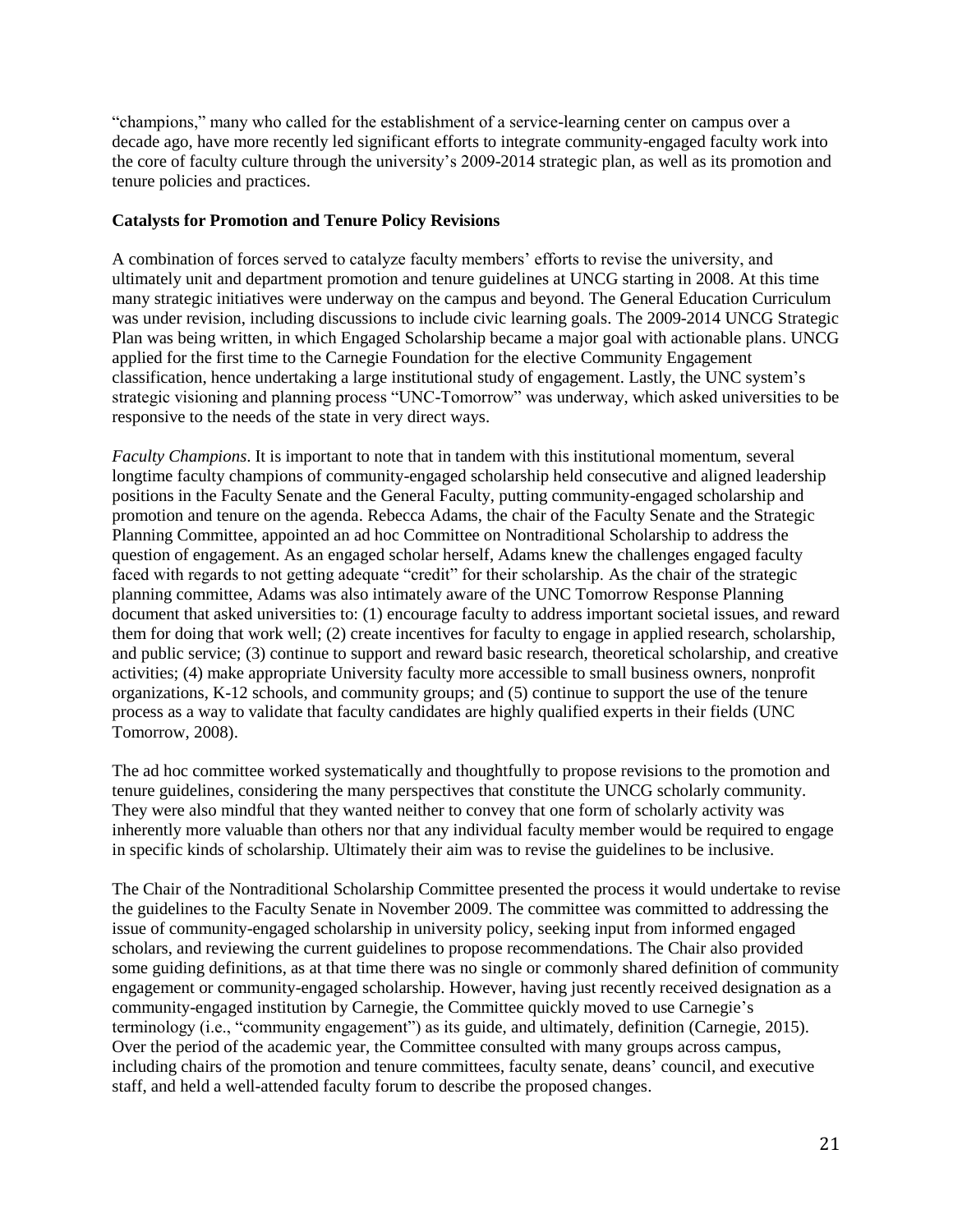The following year, the incoming Faculty Senate Chair, Laurie Kennedy-Malone, chose "Promoting and Sustaining Scholarly Engagement" as her leadership theme. She wanted to see the hard work of the nontraditional scholarship and promotion and tenure committees continued. As chair of the senate, she cofunded a qualitative study that was conducted by the lead author and a service-learning faculty fellow to examine the experiences of 14 community-engaged scholars at UNCG (Janke & Hayes, 2010). The purpose was to understand their experiences at UNCG, and specifically, (a) how they defined communityengaged scholarship; (b) their developmental journeys and scholarly products; and (c) their experiences with annual reviews, reappointment, promotion and tenure as engaged scholars. This study revealed that most of the faculty participants (1) brought their engaged practices to the academy through previous positions and professions; (2) experienced synergies by integrating their work with communities throughout their teaching, research, and service roles; and (3) received largely negative messages from senior faculty about the value of this work in promotion and tenure committees. Some participants shared that they were discouraged from doing this work prior to tenure, and nearly all of them spoke of the need to do "double duty" – the need to have sufficient numbers and eminence within traditional forms of scholarship, such as peer reviewed articles and books, to achieve promotion and tenure, because other forms of nontraditional scholarly products (e.g., reports, programs, websites, etc.) would likely not "count."

*Speaker Series*. As chair of the faculty senate, Kennedy-Malone also co-sponsored Amy Driscoll's visit to UNCG in 2010 to speak with various faculty and administrative leadership about how to support community engagement in conversations in promotion and tenure policies and practices. Like others national scholars before and following her (for example, Patti Clayton, George Mehaffy, John Saltmarsh, Tim Eatman, Barbara Holland, Judith Romaley, and Nadinne Cruz), Driscoll urged UNCG to take a scholarly praxis approach, iteratively engaging in dialogue and informed study of the process. She, like others, also encouraged the use of one integrated set of standards that cut across multiple forms of scholarship (e.g., Glassick, Huber & Maeroff, 1997); a top-down and bottom-up approach; and the importance of open dialogue to surface underlying assumptions, fears, tensions, and commitments. Throughout all of these conversations leaders were careful to emphasize that the proposed revisions did not in any way mandate that faculty "do engaged scholarship" (e.g., the Provost in his introductions of speakers, faculty senate members in their opening statements in faculty forums and faculty senate meetings, and speakers themselves in their talks). Rather, leaders reasoned, it simply ensures that it is recognized as a viable form of scholarship, alongside others.

*Institutional Definitions*. In 2011, Janke (lead author) serving as the special assistant for community engagement to the vice chancellor for research and economic development, and Patti Clayton, a visiting scholar working with Janke at UNCG, were asked at a Dean's Council meeting by the Deans and Provost to draft a scholarly terms and definitions document. Janke and Clayton subsequently wrote a letter that was informed by faculty input (Janke & Clayton, 2011). The definitions were widely distributed, shared at Faculty Senate, and posted on the Provost's webpage that hosts promotion and tenure policies and forms. Ultimately, a condensed version was included in the first volume in the Excellence in Community Engagement and Community Engagement series produced by (what is now) the Institute for Community and Economic Engagement (ICEE) (Janke & Clayton, 2012).

The volume provides suggested language that integrates past and current UNCG discussions and policy with scholarly literature and national conversations. The goal of the volume is to address how community engagement may be achieved through the scholarly activities of research, creative activity, teaching, and service – and, how it may be defined within unit- and department-level promotion and tenure evaluation guidelines, non-tenure track faculty guidelines, faculty annual reports, unit mission statements, and other documents and policies. In particular, the volume addresses the question of *"what is community engagement?"*, and *"how are high quality community-engaged research, creative activity, teaching, and service distinct from community service or outreach?"*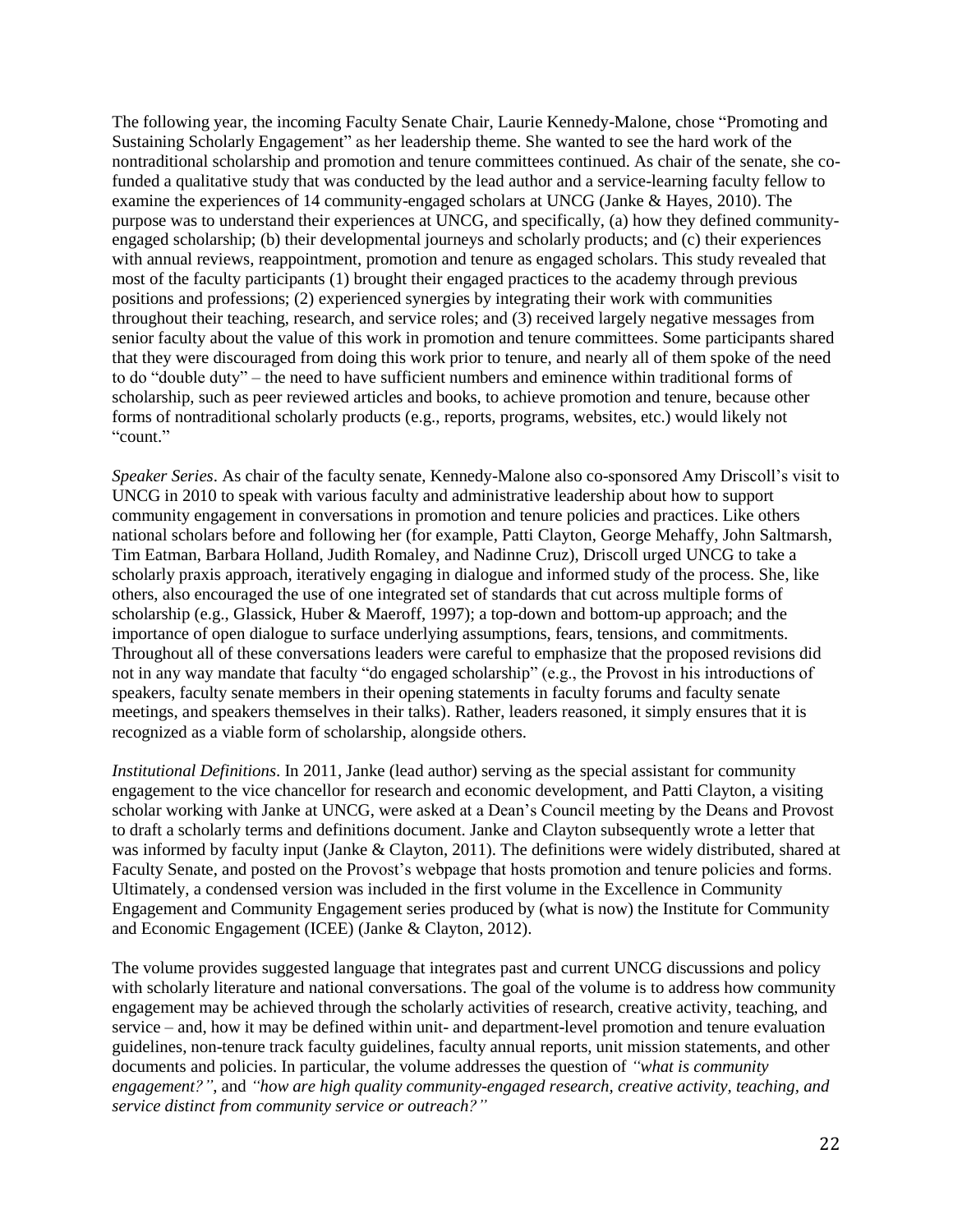*Alignment among University, Unit, and Department Policies*. Despite this progress, conversations about the alignment of unit and departmental policies and practices to the university-wide policy had not progressed. Nearly every national guest speaker UNCG hosted as part of the Community Engagement Series emphasized that this vertical alignment was "where the rubber meets the road." We believe this inertia was because faculty members make individual judgments and collective decisions about their colleagues in the context of their departmental, and to some extent, unit-level culture. If the department has not internalized and operationalized how to support documentation or evaluation of community engagement in a fair and equitable way, then it will not matter that a university-wide policy was created.

Aligning department to university policies was particularly critical for UNCG in which policy structures and culture were (at the time) largely decentralized; department policies and practices were enacted autonomously with little oversight or intervention from the central administration. Indicative of this decentralized culture, was the policy that a negative vote of a faculty candidate at the department-level promotion and tenure committee meant that the candidate was denied tenure without ever going through further review either by the unit or university committees. The Provost changed this policy in 2009 as an effort to allow for greater coherence and more equitable review. This also helped to ensure that departmental decisions had to align with unit and university policies as well.

*Leverage Points*. Two important leverage points led to the development of intensive weeklong dialogues university-wide, and ultimately, the alignment of unit and department level policy to the university policy approved by faculty senate. One key leverage point was contained within the university's implementation report for section 4.3 (UNCG will promote an inclusive culture of engaged scholarship, civic responsibility, and community service (Engaged Scholarship)) of its 2009-2014 strategic plan. It was decided by strategic plan implementation committee members (including the lead author) that one piece of evidence for this goal would be the "# (number) of departments that have revised  $P\&T$  guidelines to recognize and reward community-engaged scholars." This, among other measures, such as number and proportion of faculty, staff and students participating in community-engaged scholarship, supported with internal funds for community-engaged scholarship, and participating in professional development for community-engaged scholarship, would constitute a measure of support for community engaged scholarship.

The second leverage point was the legal necessity of aligning policies. Promotion and tenure policies are documents that might be, and have been, used by faculty members bringing lawsuits against the university to challenge decisions to deny their promotion and/or tenure. Discrepancies among policies at the various levels of faculty review could make the university vulnerable to future lawsuits of faculty who engage in nontraditional scholarly work and produce new forms of scholarship recognized in some policies but not in others. Relevant topics within the policy that required consistent alignment included not only community-engaged scholarship, but also contracted work, directed professional activities (faculty who take on significant administrative appointments), and nonacademic audiences and nontraditional mechanisms to produce and disseminate scholarly work.

Both of these leverage points were raised on a phone call that included Janke and Holland. At the conclusion of the call the Provost agreed to provide financial and political support for two events. First, a meeting with deans and executive leadership in Spring 2012, and second a week-long visit the following Fall (2013) to facilitate faculty dialogues. The Provost asked Janke and Holland to act as the planner, conveners, and facilitators of campus-wide dialogues. Inviting Holland as an external speaker to work alongside with Janke as an internal administrator was an important strategic decision. First, Holland brought with her significant national and international experience and perspective as a full professor and having served in executive administrative positions in similar institutions. Janke was able to interpret and translate UNCG's history and culture in such a way that the dialogues aligned with current conversations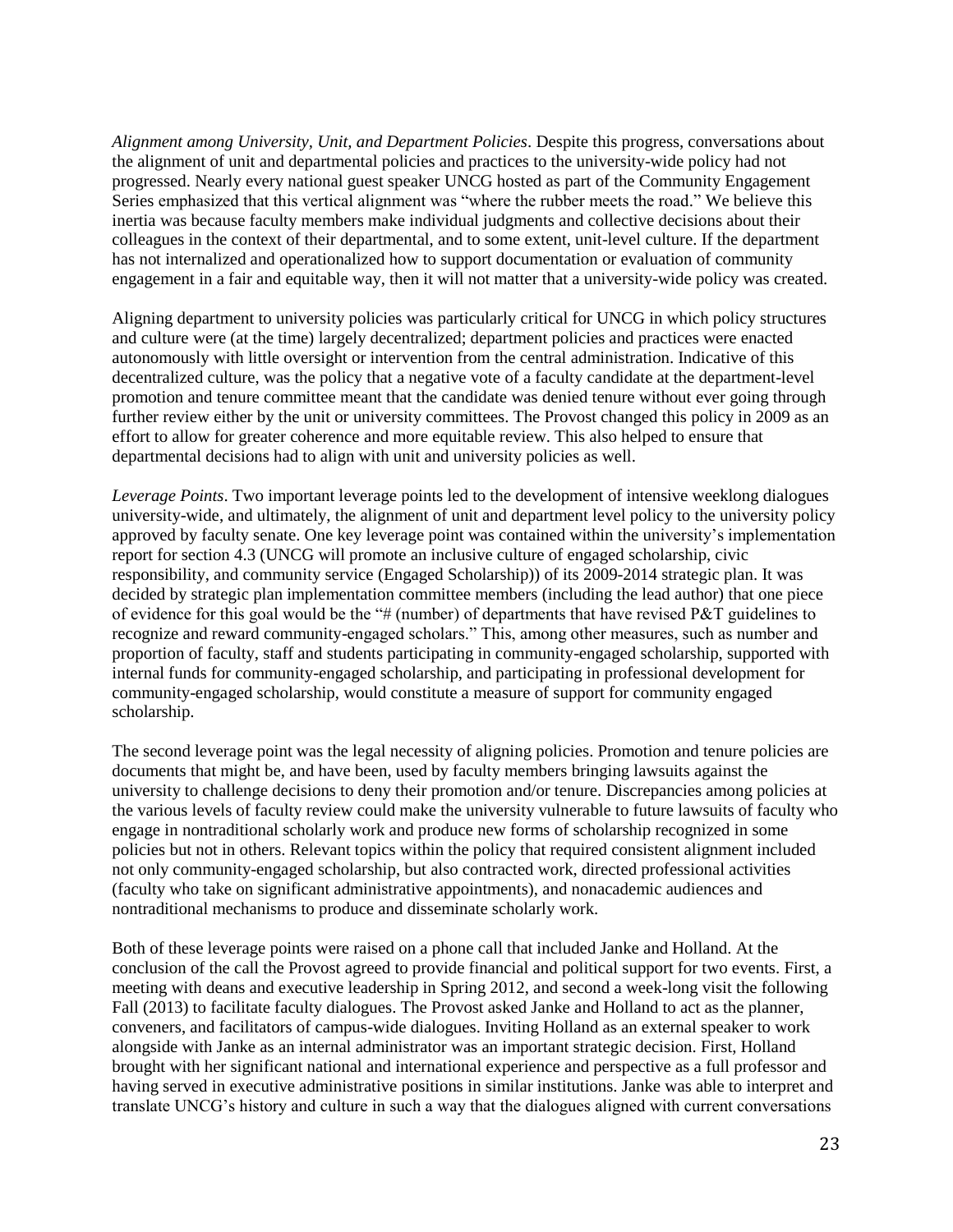and contexts. Additionally, it was important that the dialogue continued through further documentation and dissemination, as well as through ongoing dialogues and consultation.

#### **Dialogue Design**

Three streams of related conversations were developed for the weeklong intensive dialogue process: (1) faculty dialogue on *evaluating* community engaged scholarly activities and products; (2) faculty dialogue on *documenting* community engaged scholarly activities and products; and (3) executive leadership and deans' council dialogue. We designed the dialogues to take place over the course of a week, creating an intensive time in which all participants (over 100 in total) received the same information at approximately the same time. This was intended to help create a sense of shared dialogue and to establish common views of the issues at hand, and possible strategies to address them effectively.

*Inviting and Preparing Participants*. The dialogue sessions, *Cultivating and Rewarding the Mosaic of Faculty Scholarly Talents and Contributions*, were designed to explore the specific issues across disciplinary areas of the various units and discuss potential ways forward. In his invitation letter to the September dialogues, which went out to all faculty, the Provost asked that all faculty who serve as department chairs or as reviewers of faculty candidates at the department- and unit-levels make room in their schedules to attend one of the sessions. The sessions were customized for particular disciplinary areas, though to accommodate busy faculty schedules, each was made available to any faculty member from any discipline. To ensure that the sessions addressed relevant and immediate questions and concerns of the department and units, several faculty members across the units were recruited to help inform the preparation of the relevant sessions.

In the sessions, *Evaluating Community Engagement Scholarly Activities and Products in Promotion and Tenure,* the participants were primarily individuals who served as reviewers who evaluate candidate dossiers, and department chairs who write letters contextualizing candidate's scope of work and responsibilities. Prior to and following all meetings, participants were asked to read three articles. We chose *Scholarship Assessed: Evaluation of the professoriate,* a special report published by the Carnegie Foundation for the Advancement of Teaching authored by Glassick, Huber and Maeroff (1997) to draw attention to existing standards of high quality scholarship, regardless of discipline, and including community-engaged scholarship. We chose the journal article *Integration: Evaluating Faculty Work as a Whole* by Colbeck (2002) to draw attention to the integration of faculty roles and the joint production of teaching, research, and service. Finally, *Generation X Meets Theory X: What New Scholars Want*  authored by Trower (2006) raises awareness about generational differences among scholars with regards to expectations about faculty work and employment policy. Using the scholarly approach of identifying relevant literature from which to inform our collective dialogue served to model the process through which faculty members could build on existing knowledge to create new policies and norms.

*Guiding the Dialogue Sessions*. Each two-hour session began with brief introductions of names, departments, and titles. Then Holland engaged participants immediately in the questions: *"When did you come to UNCG? How are things different now from that time?"* These two questions were useful in revealing the broad generational differences between colleagues, and surfacing differences in experiences, perceptions, and perhaps, expectations about the *identity of the university* (formerly a much smaller teaching-focused Women's College, now a considerably larger high research activity university), as well as *expectations for faculty work* (e.g., changes in research-teaching-service balance; changes in committee work, reporting, or administrative obligations).

Next, Holland provided a brief discussion and presentation describing why community engagement is a strategy that matters for UNCG in a global and rapidly changing environment as a means to ask participants to think carefully about their P&T environment and future success and reputation of UNCG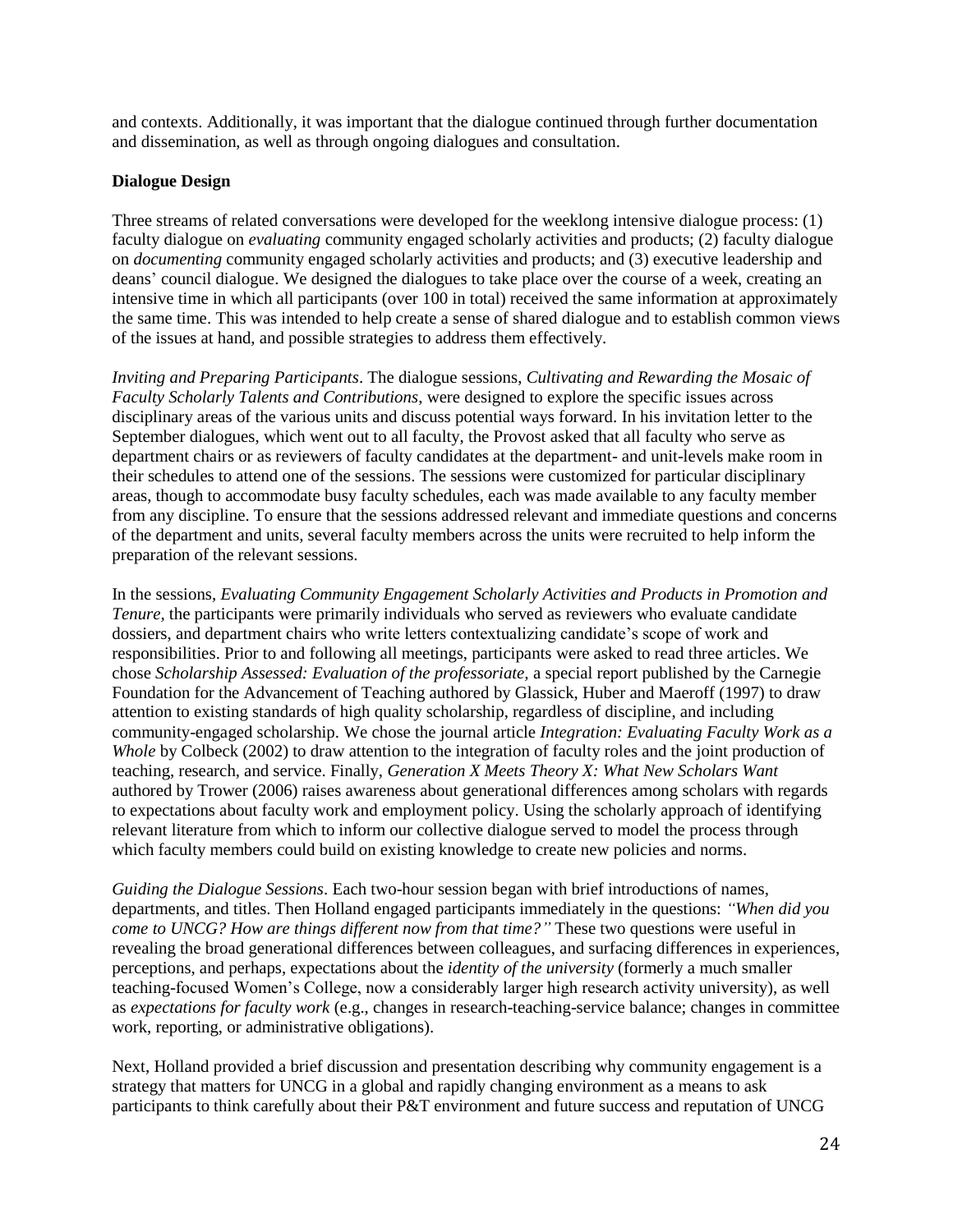(Holland, 2012). Participants explored evidence of community-engaged scholarship's relationship to quality teaching and student learning and satisfaction, as well as research activity. Holland reiterated the current generational shift, and the need to attract and retain faculty who fit the profile of this particular university. Lastly Holland emphasized that executive leadership needed to create a context for academic work, defining pathways of career progression, as UNCG is guiding (intentionally or not) the mosaic of talent of their faculty.

Much of the two-hour session focused on discussing of common and persistent issues related to community engagement, which also echo those in other innovative and high impact practices. Key points addressed were current developments in Academe regarding demographics, funding, accountability, public and political support, interdisciplinary and cross-sector collaboration, and nontraditional forms of scholarly activity and scholarship; changes in faculty view of academic employment policy; and standard definitions and indicators of high quality scholarship, and community-engaged scholarship in particular.

A key aspect of the session was to provide an applied experience wherein faculty participants were presented with a brief case study relevant to their field of a community-engaged scholars' dossier. These included brief descriptions of the fictional faculty member's research activities and products, curricular innovations, presentations on community engagement, local invited presentations, and community service. Activities and products listed were variously traditional, community-engaged, and serviceoriented in nature to reflect the diverse and complex scope of faculty work that is likely to include many forms of scholarship. The intention was to create a concrete and shared experience in which persistent issues related to the documentation and/or evaluation of faculty scholarship could be raised and discussed.

At the closing of each session, we discussed resources and next steps, and administered a brief survey to gain a better understanding of faculty perceptions about their ability to define, enact, and support community engagement across their academic roles. We shared the importance of coaching people who are enthusiastic about community engagement as a practice because it brings increased value to their work, but that they would need mentoring on being conscious about the importance of documenting this work throughout their academic careers. Many participants expressed a desire for input on suggestions for reporting community-engaged scholarship in the online format, as the system required faculty to make distinctions among the three traditional categories that may not be truly accurate in portraying the full scope and quality of faculty activity and productivity. We offered the continued opportunity for departments to work with ICEE on these topics and provided some additional facilitation (which a handful did request). We pointed all participants to the ICEE website, where we continued to curate extensive P&T resources for faculty.

*Linking Senior Administration to Faculty Dialogues*. At the end of the week, Holland and Janke also met with executive leadership (chancellor, provost, vice chancellor for research and economic development) and members of the Dean's Council (convened by the provost) in two separate lunches. These lunches happened at the start and the end of the week, respectively, as a way to inform the delivery of the materials, as well as to provide some initial, high-level reflections about the faculty dialogues. The reflections were general and broad enough that they did not disclose the identities of the faculty members, departments, or units. Faculty members were made aware of the forthcoming luncheon with the deans, and the intention was to help inform them of key messages, as well as offer words of support and encouragement.

#### **Results of the Weeklong, Intensive Dialogue Sessions**

Participation in the eight faculty dialogues was broadly representative as it included individuals from 42 departments across seven academic units. Participants (reported across multiple roles) included 7 librarians/catalogers, 11 assistant professors, 22 associate professors, 30 professors, 7 directors, 5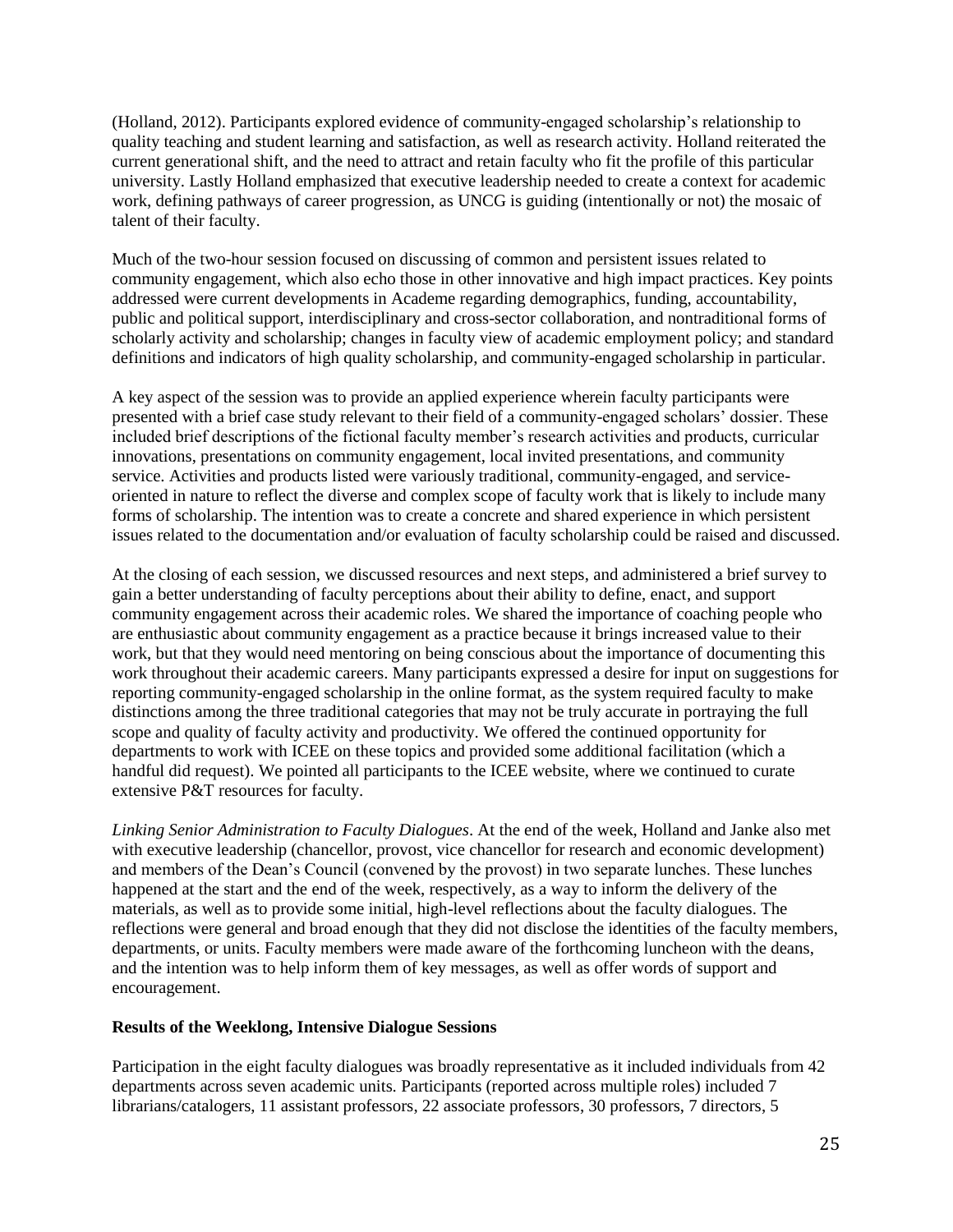associate deans, and 3 deans. Of these, 21 faculty held department chair positions, and 26 served on a promotion and tenure committee at either the department, unit, or university-level.

*Changes in Faculty Work*. The opening conversation about the length of time faculty members had been employed at UNCG, and their perceptions of the relative changes over the years surfaced important differences that continue to affect the faculty rewards culture. Specifically, faculty described the increased workloads due to larger classes, an increasing number of students to advise and mentor, technological changes (e.g., personal computers, email, reporting systems), and increased requirements to collect and report student outcomes. Many also discussed the change in pedagogy and enrollment types from entirely residential to online courses, programs, and students. They described changes nationally and institutionally around research strategies and activities, naming changes in funding agencies and sources, increased emphasis on broader impacts of research, diversification of legitimate scholarly approaches and products, as well as venues for dissemination. They witnessed increased abilities (due to technological advances) and expectations to collaborate across departments, institutions, and sectors. Not least of all, the faculty named changes in student, faculty, and staff demographics, and their varied and changing expectations about the role and functions of higher education. Each of these beginning conversations throughout the week foreshadowed much of what Holland presented with regards to the changing nature of the university, and hence, provided a touchstone against which to personalize and make concrete the changes occurring at UNCG.

*Evaluating New Forms of Faculty Work*. As the conversation turned to the definition, role and value of community-engaged scholarship as one form of scholarship that is changing culture at UNCG, we found that, across all conversations with faculty in the various units, there appeared to be general acceptance of community-engaged scholarship as a legitimate strategy for teaching, research/creative activity, and service—as well as an understanding of the need to recognize, assess, and reward it. In this sense, faculty members stood behind the collective decision to write it into the university policy. Faculty also expressed a desire to better understand how to assess high quality scholarship of all types, including, but not limited to, community-engaged scholarship. The implications for how community-engaged scholarship were operationalized within the policy to become practice were not yet entirely clear to many participants.

While faculty across the dialogues generally supported the concept of community-engaged scholarship and viewed it as a legitimate form of faculty work, and 62 percent (48 total) of attendees reported having practiced a form of community engagement in the past two years, many faculty were still unsure about how to classify specific activities and artifacts related to community-engaged teaching, research/creative activities, and service. The question of "is it service, or is it community-engagement" was asked often, and was deeply explored in the dialogues in a way that has led to some new and shared understandings.

We perceived a general consensus across faculty that community engagement should lead to both traditional and non-traditional scholarly outputs. However, many faculty expressed concern that nontraditional publications and artifacts are less likely to be reviewed positively by department- and/or unitlevel peers. Several senior faculty members spoke about their hesitancy to advise and mentor junior colleagues to do this work while yet untenured. Even though the policy has changed, these faculty members felt that mindsets had not yet followed.

#### *Documenting and Sharing the Dialogue Themes*

Soon after the dialogues, the lead author wrote and distributed a follow up (Janke, 2012). The intention was to provide an overview of the dialogues while they were still "fresh." We also wanted to facilitate an ongoing dialogue about the perceived opportunities and lingering challenges related to operationalizing UNCG's collective commitment to recognize and reward community-engaged scholarship. The dialogues were also instructive for the Faculty Senate Scholarly Communications Committee – which was to host a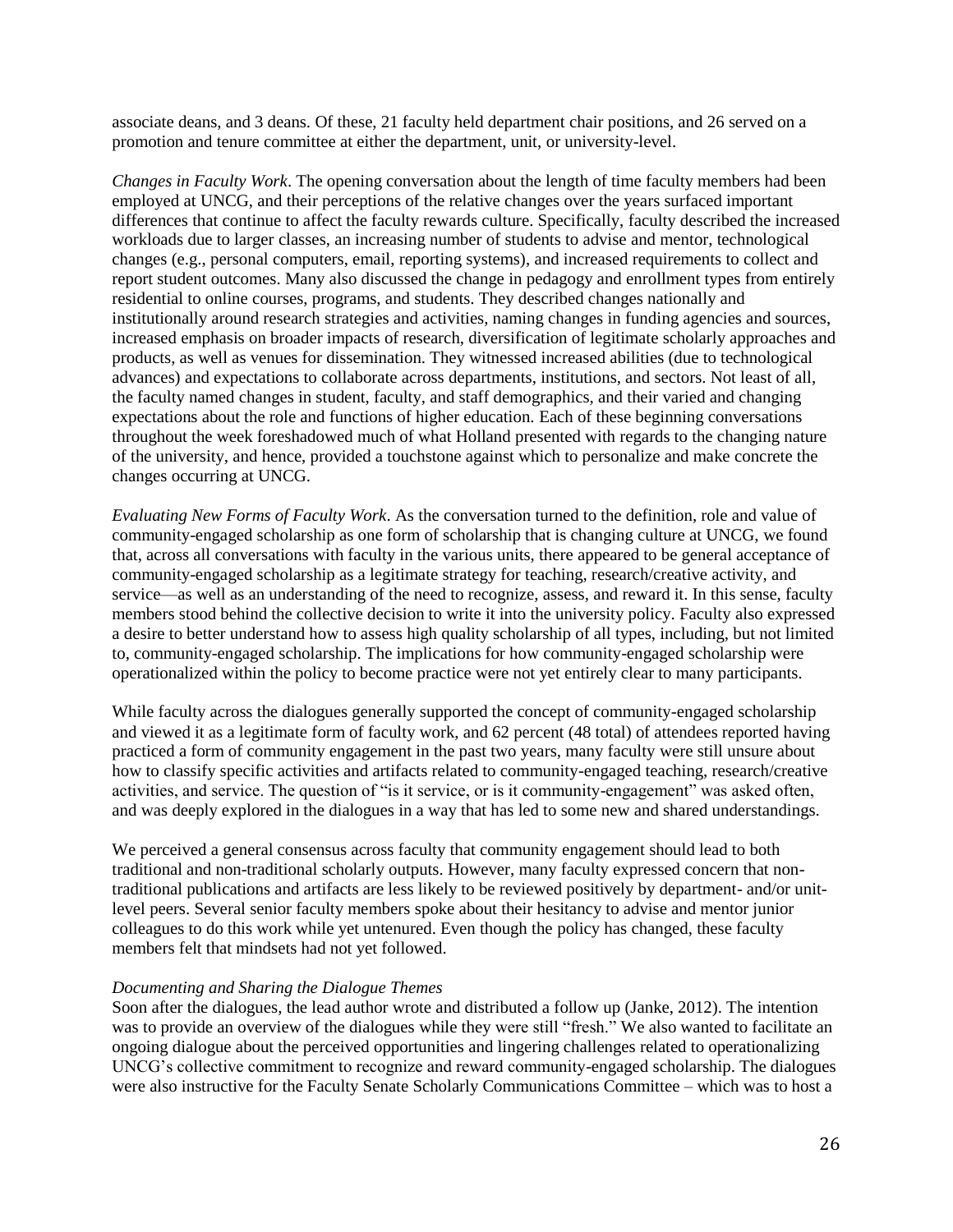forum on the related topics open-access publishing, technology transfer, and community engagement in promotion, tenure, and post-tenure review processes.

Subsequent to the letter, Janke, Medlin, and Holland authored and published the second volume of the Excellence in Community Engagement and Community-Engaged Scholarship titled, *Honoring the Mosaic of Talents and Stewarding the Standards of High Quality Scholarship (2014).* In it, we presented key ideas presented within Holland's weeklong visit, as well as suggestions for next steps. The Volume also included the voices of other national leaders in the field of community engagement who also visited UNCG during the 2012-2013 academic year as part of the Community Engagement Series. We asked them to share their thoughts on the changing landscape of higher education, and how and why this matters to UNCG as we position ourselves in an economic, political, and social climate that is radically different from previous eras. The following describes four "hotspots" included in the Volume as lessons learned by the UNCG dialogues, and which may inform future efforts at UNCG, and elsewhere, to support community-engaged scholarship.

#### **Dialogue Themes: Four "Hotspots".**

Following the meetings, the ICEE director and manager carefully reviewed extensive notes taken at each of the eight faculty dialogues to identify specific and key themes that seemingly functioned as barriers to the greater acceptance of diverse forms of scholarship, and to community-engaged scholarship in particular. Issues raised in at least four of the eight dialogues were labeled as "hotspots." We used the term "hotspots" drawing not on geology, but rather on hiking terminology, to describe those issues or questions that seem to "rub" up against one's values or beliefs in such a way that, if left untended to, can result in blistering disagreements and conflict. An experienced hiker learns to stop and address the irritation (hotspot), before a painful blister occurs.

Similarly, it is wise for faculty and administrators to identify and address directly the concerns, fears or anxieties that can arise from policies that challenge traditional notions by accepting increasingly diverse forms of scholarly approaches and artifacts. While derived from UNCG conversations, these hotspots are not unique to our faculty; they are echoed in national and international dialogues about communityengaged academic work as well. This is not only UNCG's journey, but a national and international one we share with others. These hotspots are important for informing future discussions, professional development, and strategic planning.

*Hotspot #1: how to define and value community engagement and outreach/public service*. We found that faculty lack of consensus in how to define and value community engagement and outreach/public service in the face of needing to steward the rigor of scholarship and the review process. The question of "is it service or is it community engagement?" continues to persist among faculty according to the dialogues. Therefore, while community-engaged scholarship is codified in policy and many colleagues identify as community-engaged scholars, a common understanding of what it is and why it matters is not universal across faculty.

Community engagement and public service are definitionally distinct from one another, as defined by UNCG and national standards, such as the Carnegie Foundation. Although ICEE had developed, published, and presented the definitions at faculty senate and shared it widely in meetings and online, there was continued need to raise awareness about national conversations and concepts. We used the Carnegie Foundation's (n.d.) definitions: *Community engagement* describes collaboration between institutions of higher education and their larger communities (local, regional/state, national, global) for the mutually beneficial exchange of knowledge and resources in a context of partnership and reciprocity. *Public service/outreach* describes activities and services planned and offered by the institution or its staff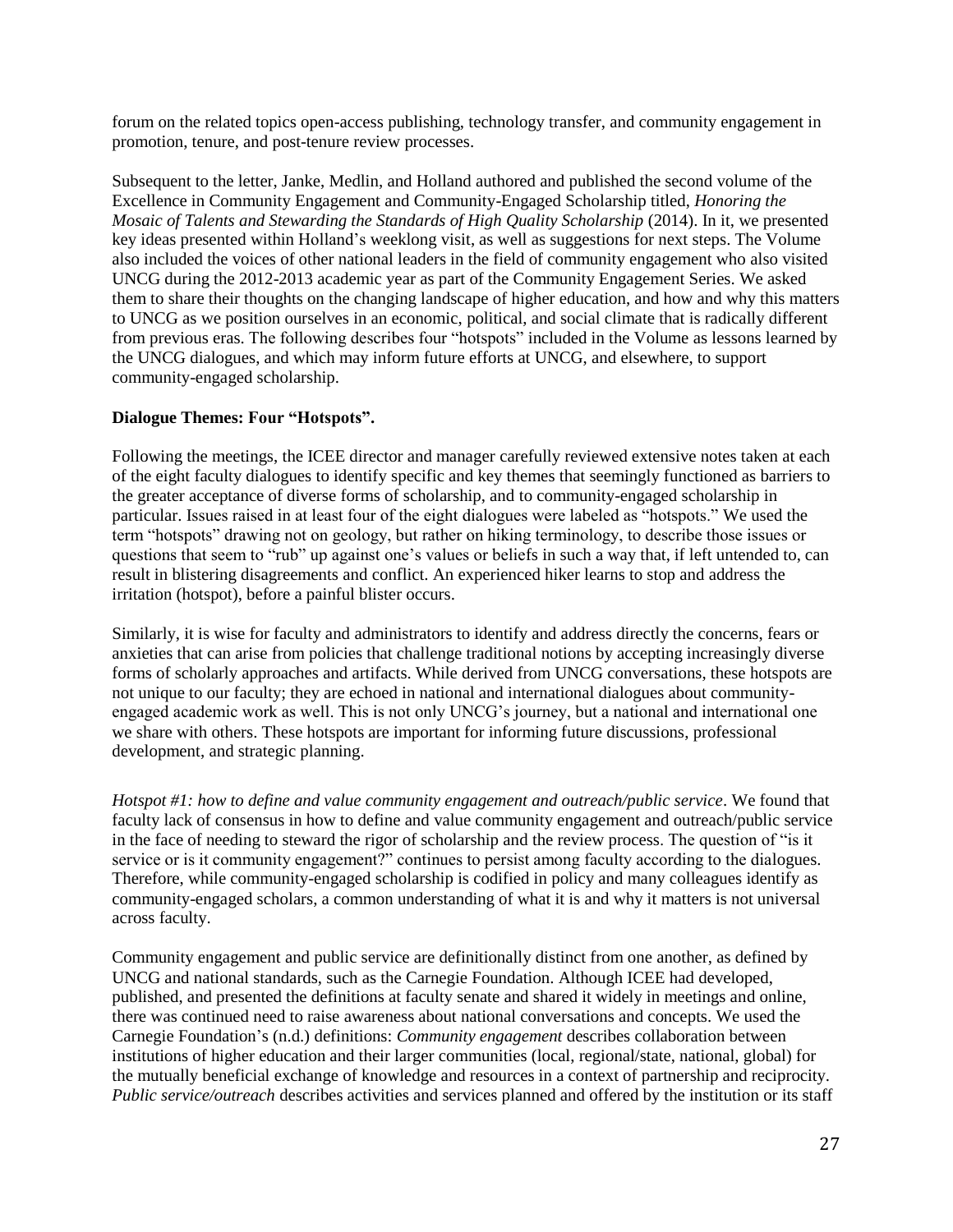to the community for public consumption (one-way activity) (Kellogg Commission, 2001). In all written and spoken statements, ICEE staff have emphasized that both community engagement and public service are essential to the university mission.

*Hotspot #2. Honoring the spectrum of scholarship.* General consensus existed across faculty members attending the dialogues that community engagement should lead to both traditional and non-traditional scholarly outputs. Despite this commonly held agreement, several faculty members attending the dialogues expressed concern that non-traditional publications and artifacts are less likely to be reviewed positively by department- and/or unit-level peers. For example, how does one assess the "impact" of 5,000 "hits" on a website, a white paper that influenced a state policy or law, or a curriculum or business plan? How do these "count" relative to an academic, peer-reviewed manuscript or book chapter?

Across dialogues, faculty tended to express individual support, but that when making a collective decision, the support might be overshadowed and overcome by the lack of support from colleagues. Further, faculty worried that agreements made at the time of hire or early on in one's career about a nontraditional or community-engaged agenda might not be honored later on due to changes in personnel, particularly in department chairs and deans, but also faculty peers. One department chair shared, "The scariest thing I've ever done was try to mentor a new faculty member in which we talk this talk (supporting community-engaged scholarship), and the question of 'when I go up for tenure will they walk the walk' – you're dealing with career decisions of someone young and junior."

Part of the challenge expressed above is that some faculty reviewers do not feel fully prepared and skilled to fairly and accurately assess community-engaged scholarship. A series of challenging and persistent issues make it difficult to evaluate the quality, impact, and eminence of nontraditional forms of scholarship and reveal a need for further faculty development. Faculty reiterated the problematic issues raised by Drs. Holland and Janke in their presentation, including: nontraditional dissemination venues (e.g., online journals, blogs); attribution in truly collaborative and/or interdisciplinary work; identifying appropriate and qualified peers to evaluate scholarship; how to define what impact means and to what communities (internal disciplinary community/academic, as well as external community/public); and, how to appropriately include and evaluate contracts and consultations.

These challenges were represented in comments such as these: "Our biggest challenge to awarding and assessing community-engaged scholarship is … how we discern attribution, roles, and reaction of community when we're not used to having non-academic voices giving us feedback on academic activity." Another faculty member said, "What's difficult for me is, which is more important? What the (community) receivers report as impact versus (what) peer (academic) reviewers … say is impact. What is more important in community-based stuff? What are the respective weights?" The dialogues offered opportunities for participants to explore some of these issues, resulting in participants suggesting the need for further opportunities to learn more about how to evaluate the quality, impact, and eminence of nontraditional forms of scholarship.

Paper surveys distributed to faculty members participating in the dialogues supported this finding: approximately 75 percent of all respondents (N=84) felt "not able/prepared" or only "somewhat able/prepared" to assist or mentor a colleague to develop (70%) or document (77%) community-engaged scholarship, or to evaluate and assess the quality of community-engaged scholarship (teaching  $= 75\%$ ; research/creative activity=68%; service=75%). Additional survey findings can be found at the end of this document.

Because there are two communities towards which the engaged scholar is expected contribute, the challenge of traditional ways of "counting" or giving preference to traditional modes and products over nontraditional modes and products is that it requires community-engaged scholars to do more work than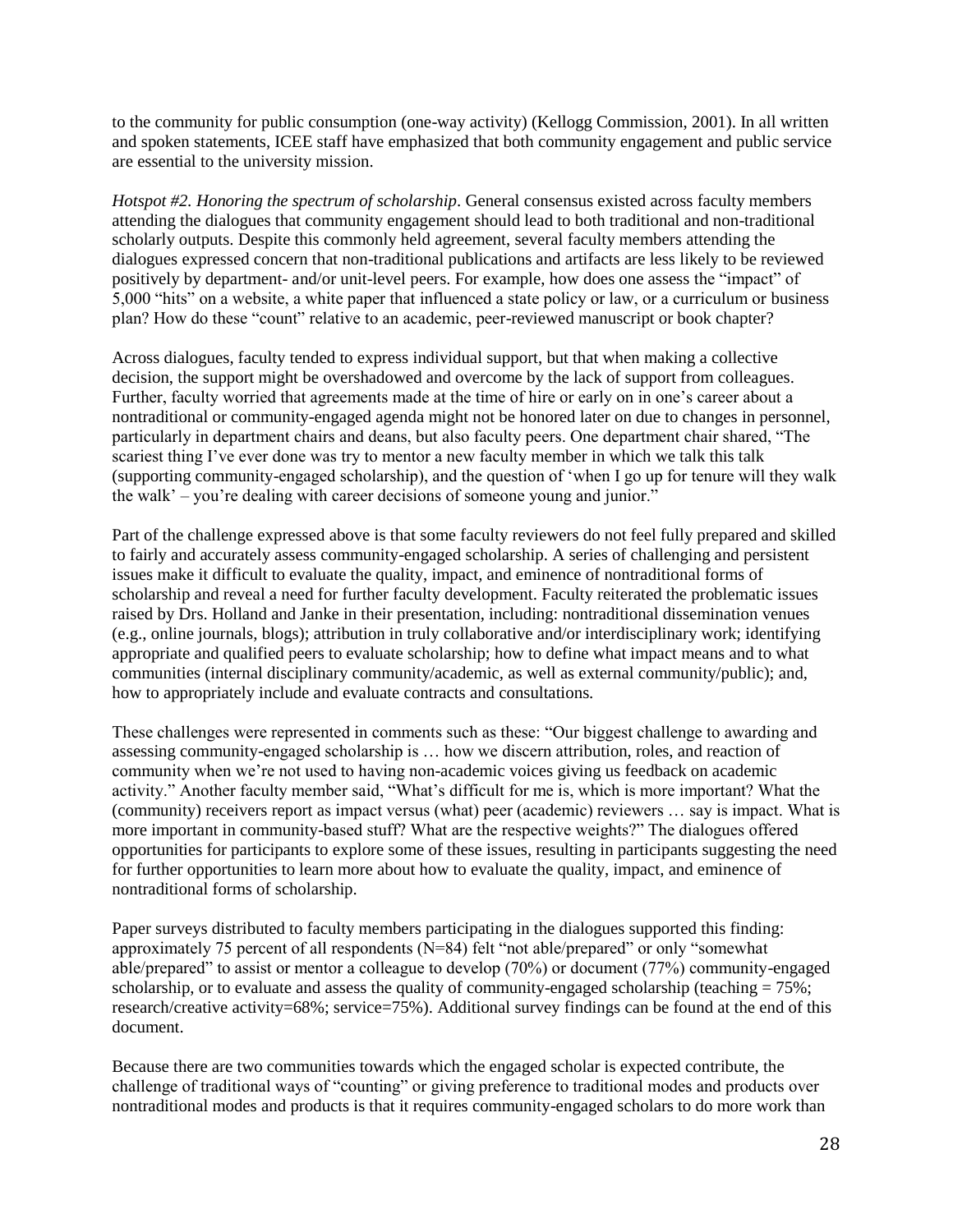the "traditional" scholar. That is, s/he has to produce the same number of traditional articles, books, book chapters, and disciplinary contributions as her or his "traditional" colleague in addition to the nontraditional products/artifacts (white papers, program evaluations, videos, websites, etc.), expected to fulfill obligations to non-academic community partners. Furco's (2013) diagram on the measuring the impact of engaged scholarship shows that community-engaged scholars ultimately have two trajectories of impact: academic and community audiences.

*Hotspot #3: stewarding the rigor of scholarship.* Faculty shared their desire to support engaged scholars through clear and equitable evaluation processes. However, many department chairs and mentors shared their concerns about how to advise on the documentation and evaluation of the quality, impact, and eminence of nontraditional forms of scholarship.

The standards for high quality scholarship (see page 7) also apply to community-engaged scholarship. Numerous scholars drew from the criteria presented in "Scholarship Assessed: A Special Report on Faculty Evaluation,"18 which have been adapted by respected networks and associations, such as the National Review Board for the Scholarship of Engagement and Community-Campus Partnerships for Health (CCPH). These groups have established consensus on the common standards as applied to community-engaged scholarship, and provide concrete review criteria that can be used to clearly evaluate collaborative processes and nontraditional products.

Community-Campus Partnerships for Health provides an especially helpful tool to help scholars evaluate both the process and product of community-engaged scholarship. CCPH created CES4Health.Info, a free online mechanism for peer reviewing, publishing, and disseminating products of health-related community-engaged scholarship that are in forms other than journal articles and that address both process and product. Specifically, to assess the quality of community-engaged scholarship, one must evaluate both the project process through which the product was developed and the product itself to determine whether it is of high quality. Therefore, faculty candidates should present (and evaluators must review, in addition to the product or artifact) a reflective critique of the community-engaged processes that led to the development of the products listed/presented in the dossier to fully assess the quality of communityengaged scholarship. Additionally, peer review should be assigned to community and academic reviewers who have relevant areas of expertise associated with the activity and its outputs. Reviewers assess both submitted products and an accompanying application. By providing information in the application about the work or project that led to the development of the submitted product, as well as about the product itself, reviewers receive additional information on which to base decisions:

Project Process Evaluation: To evaluate the project process as to whether it meets the standard criteria for high quality, community-engaged scholarship requires the faculty member whose work/dossier is under review to provide a thick description of the goals, preparation, and methodological rigor, as well as the significance and presentation/dissemination of their engaged scholarship.

Project Product Evaluation: To evaluate products as to whether they meet standard criteria for high quality, community-engaged scholarship, a reviewer may examine the product as well as review the candidate's narrative. In some cases, evidence of the methodological rigor of the product will be embedded within a faculty member's narrative. For example, in the case of videos, curricula, or policy briefs, choices about the aims, design, approaches used are not likely to be described within the product itself, and therefore, evidence of rigor must be explained/provided in the faculty members' narrative that describes this work.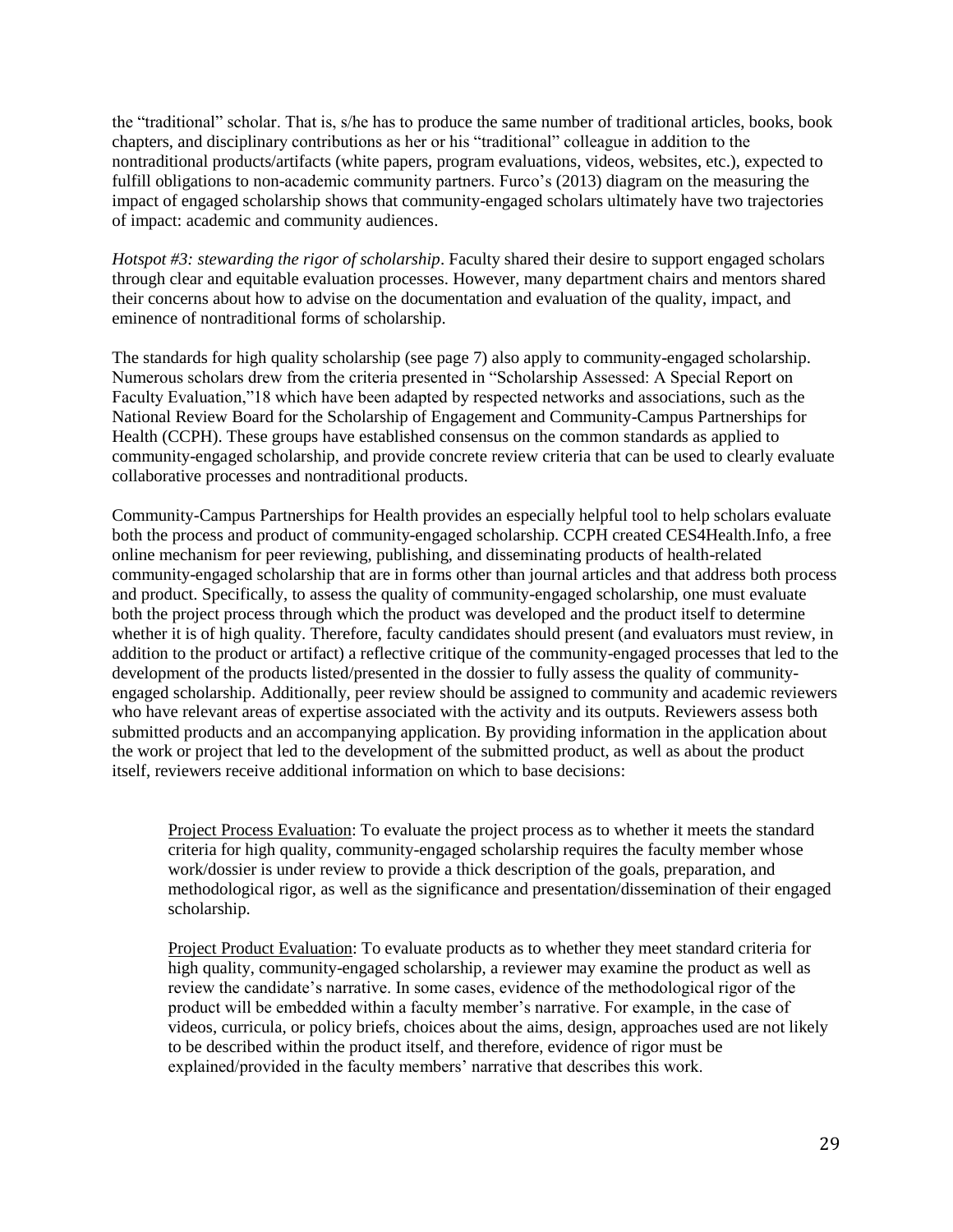*Hotspot #4: The three bucket problem.* The "three bucket problem," or how to disaggregate academic work roles that are increasingly experienced by faculty as integrated activities - was expressed by some faculty as a frustration and a barrier to the accurate representation of faculty productivity, regardless of whether the work was community-engaged; others felt that the traditional divisions should be maintained. While faculty appeared to reach agreement that faculty roles are often and positively integrated, the format for submitting one's dossier for review requires that faculty candidates make distinctions among the three traditional categories that may not be truly accurate in portraying the full scope and quality of faculty activity and productivity. Community-engaged scholars, among others, may be disadvantaged in reporting and uploading documents into the online documentation system as it appears to force them to disentangle and differentiate integrative academic work which may be intentionally and/or necessarily integrated.

Questions about the relative importance ("weight") of teaching, research/creative activity, and service as indicated by hiring, promotion, and tenure decisions were also raised in four of the seven dialogues. Faculty discussed the changing identity of UNCG and efforts to increase the amount of research, and particularly external funding. According to faculty, successful candidates for hire to a tenure track position, as well as promotion and/or tenure, must have not only an active and successful record of research/creative activity, but also of external funding. The importance of being an active and successful researcher and grant writer appeared to overshadow faculty members' perceived ability to hire or reward faculty members whose scholarly portfolios do not meet that particular standard. A faculty member shared with his/her colleagues: "We're a teaching university with a research identity and Ph.D. programs throughout that give us labels of a Ph.D. institution. It's challenging. Have to be both identities at 100 percent. There's no way to do either teaching OR research half way. Research is important because of pubs, but the teaching is the work that is required." Another faculty member shared, "Now in my department we make it explicit in hiring new faculty that we expect them to be an active seeker/attainer of external funds." Across the participants, there are differing views on the relative importance of attention to research/creative activity and teaching quality, in particular. At the same time, each dialogue ended with the majority of participants indicating a greater understanding of community-engaged scholarship as an integrative form of both teaching and research/creative activity.

*Faculty Self-Perceptions about Abilities and Preparation*. Overall, our discussions aligned with a faculty survey about community engagement that was administered at each of the sessions. The survey was intended to provide a quick "temperature check" to identify general perceptions about communityengaged scholarship. Our findings based on a 76 percent response rate showed that those who attended ICEE-sponsored events in 2012-13 felt most able/prepared to define service-learning and communityengaged scholarship, but felt relatively less able/prepared to design, document, evaluate, or mentor various aspects of community-engaged scholarship. The dialogues were instrumental to our ability to interpret these findings, and to establish some pathways for increasing faculty members' capacity to do, support, and evaluate community-engaged scholarship.

### **Conclusion**

This article provides a richly descriptive narrative of one metropolitan university's efforts to create deep and sustained cultural change that is embedded and codified in promotion and tenure policies. This is a journey that is increasingly shared with other institutions as they prepare for a future that is very different from the past, in many critically important ways. In the face of decreased public and financial support for public higher education, increased accountability requirements for performance outcomes, fewer student enrollments, and rapid turnover of faculty and staff, how does an institution make itself distinctive so that it becomes the first choice of the students, faculty, and staff that it wants to attract? How do we intentionally prepare for the culture shift that will emerge as the baby boomer "bubble" moves through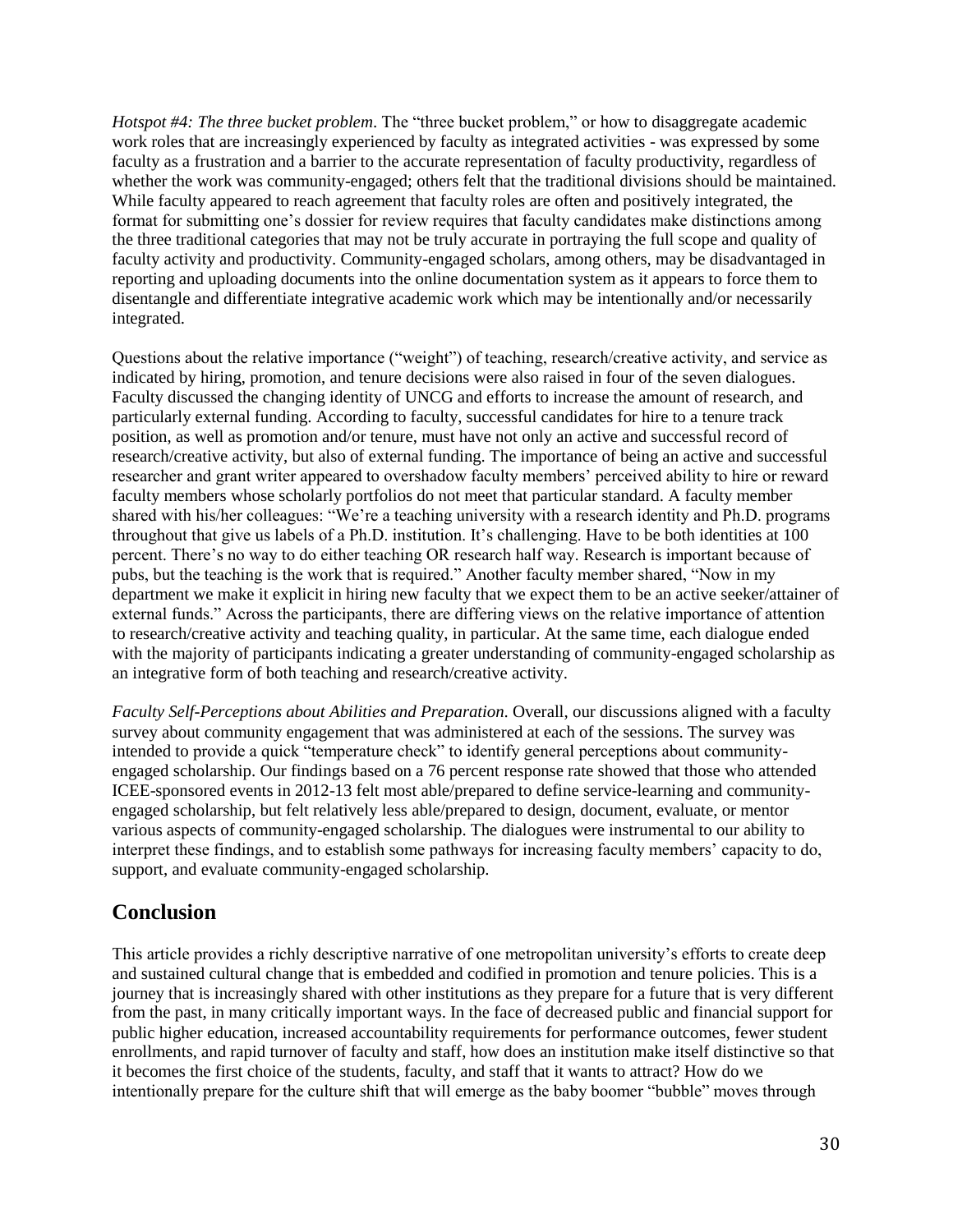the academy and is replaced new generations of faculty? These individuals hold very different ideas of what scholarship is, what it means, how it is expressed, and how it should be evaluated. Situated within the realities of these changing academic demographics, characteristics, and norms, prioritizing the alignment of promotion and tenure policies and practices in ways that support new and emerging forms of high quality scholarship is especially critical. Change is coming, how are our policies and practices prepared to leverage this opportunity in strategically advantageous ways?

As UNCG faculty and staff began writing its recertification application in Fall 2014, two years after the dialogues, UNCG celebrated the alignment of all 54 departments, and all unit guidelines to the universitywide documents. Several faculty members have continued to be tenured and promoted each year who practice community-engaged scholarship. And, formal conversations have led to the implementation of new language in some departments' non-tenure track faculty performance expectations and reviews. UNCG also has its own stories of faculty who were attracted to UNCG because of the university's explicit support for community engagement in promotion tenure policies, as well as within the departments', units', and institution's culture and practices more broadly.

Other examples tell stories of faculty support, and indeed, encouragement for community-engaged scholarship continue as part of the UNCG narrative and its institutional identity. For example, faculty who reviewed internal grants for faculty scholarship, on their own volition, have begun to "give more weight" for those who engage students and community partners in their scholarship. The practice and value of community engagement at UNCG was expressed throughout the more than 40 listening sessions held by the university's new provost in 2014 (UNCG Tomorrow, 2014). Finally, results from the spring 2015 COACHE (The Collaborative on Academic Careers in Higher Education) survey showed that UNCG faculty rated satisfaction with its tenure policies and tenure clarity higher than faculty at selected peer institutions and at most similar sized institutions. These were listed as the institutions highest rated strengths, along with divisional leadership and departmental quality. Although one cannot say that these processes and dialogues are the direct cause for the increased support of community-engaged scholarship and satisfaction with promotion and tenure guidelines and clarity, it is plausible to suggest that the years of informed and facilitated dialogue, documentation, and practice have contributed to the positive and supportive outcomes.

The experience of UNCG's path towards greater institutional and cultural support for community engagement may be instructive to others that are already on a shared journey, as well as those who are yet to embark upon their own. Here we share some suggestions gained through our own lessons learned.

Faculty and administrative leaders are encouraged to celebrate, as well as reinforce, the steps already taken to operationalize commitment to community-engaged scholarship in promotion and tenure policies and practices. Operationalizing community-engagement has an unavoidable learning curve because nontraditional activities and artifacts challenge more familiar ways of documenting and evaluating scholarship. While one's campus may have further to go on its journey to understand and operationalize community engagement as a scholarly method, progress is to be applauded as a way of creating positive forward momentum.

Campuses are encouraged to create open space for informed conversations across faculty ranks, departments, and administrative levels to foster shared understanding about the types of scholarly activities and contributions that are valued, encouraged, and rewarded, as well as the best practices for documenting and evaluating the quality, impact, and eminence of community-engaged and other forms of emerging and nontraditional scholarship of all types. Dialogues are essential to surface latent questions, concerns, and even fears. Without a common and shared understanding among faculty across all ranks and units, faculty tend to act conservatively choosing not to recognize newer forms of scholarship. Questions about differentiated workloads and whether other senior colleagues value the communityengaged scholarship of junior faculty members remain hidden, and lead faculty to provide conservative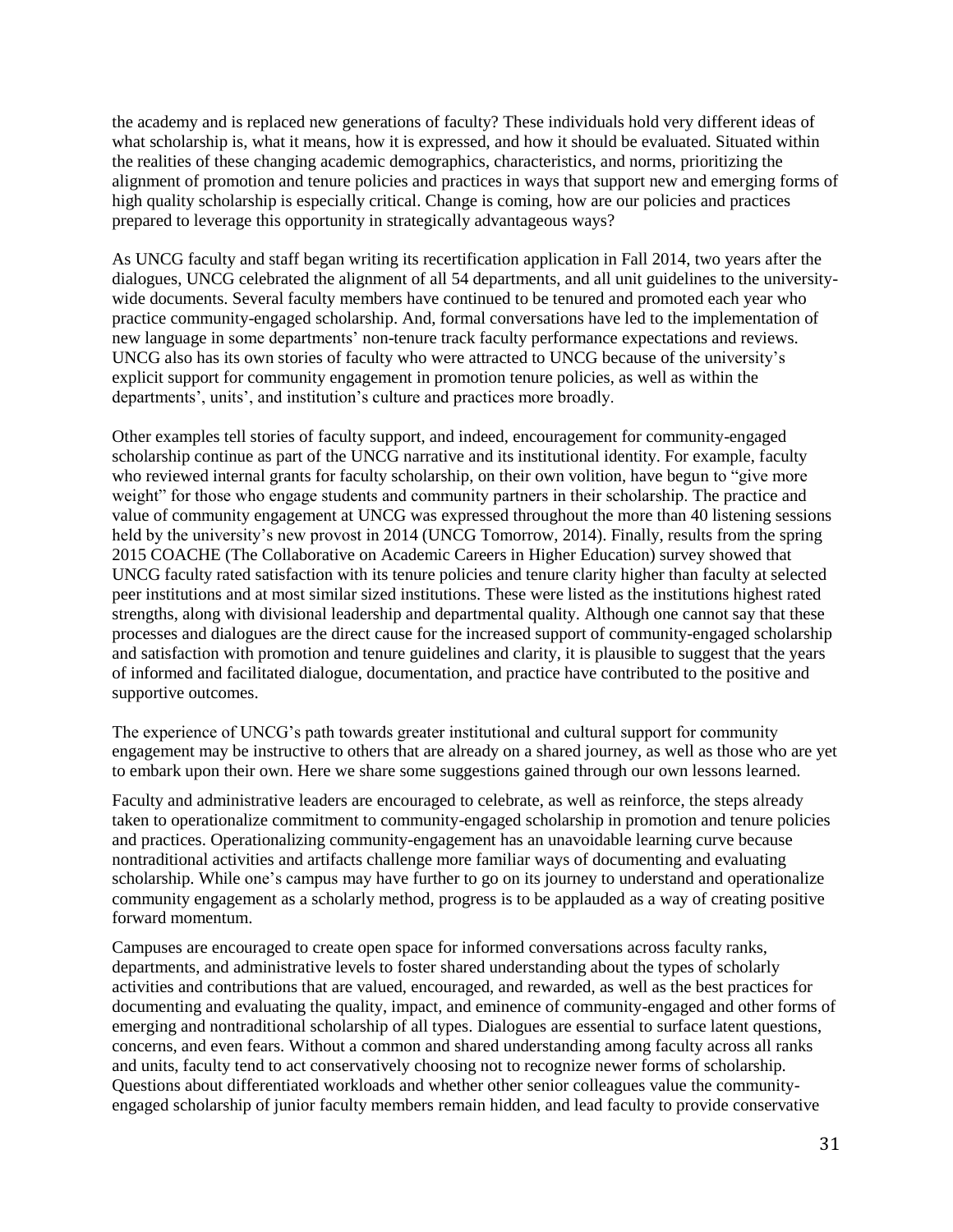advice to candidates, and to be conservative in their own decisions. Left unaddressed, faculty may unconsciously and unwittingly reinforce ideas and decisions that they do not actually hold themselves because of their perceptions of others' views. Additional and sustained rounds of informed dialogues can build further institutional consensus and clarity regarding a way forward.

Related to the second recommendation, it is important to provide informed opportunities to practice addressing known common and persistent issues prior to evaluating candidate's applications. As was apparent in the dialogues, the "devil is in the details." Faculty, particularly those serving on promotion and tenure review committees, are encouraged to collect examples of nontraditional faculty work activities and artifacts -- both community-engaged and other forms -- and to use them for practice and discussion prior to reviewing the actual work of candidates. Advances and evolutions in technology, as well as epistemologies and pedagogies, have greatly affected the ways in which scholarship is generated and expressed, as well as the nature and scope of its dissemination and impact. Just as qualitative researchers take measures to maximize inter-rater reliability to ensure shared interpretations of data, committee members are encouraged to take measures that ensure fairness and equity when evaluating candidates' dossiers.

At a very practical and technical level, campuses are encouraged to evaluate the effectiveness of the online system for submitting candidates' materials for promotion and tenure in light of faculty dialogues about the "three bucket problem." Across the dialogues, faculty discussed the challenge of separating teaching, research/creative activities, and service into separate areas, per the instruction of the guidelines and the structure of the online system. Separation, it was argued, does not allow for an accurate portrayal of faculty work and, in some cases, prevents department chairs from presenting and faculty from documenting the full scope of their work productivity. The growing body of research on effective documentation of faculty work and the challenges of separating this work into different categories should be fully explored.

Finally, as preparations are being made for institutions' desired futures, it is essential to capitalize on all existing assets. This includes the strengths and assets of senior faculty who will continue to hold significant leadership positions amongst the faculty and administration for the next decade. In the midst of the cultural shift, how do we support the engagement of senior faculty? What support might they need if they are to support a future that (like others of any generation) they cannot envision with certainty and which they certainly will not be a part of. Inclusion, support, and development among all faculty is important to avoid cultural clashes that can lead to workplace incivility, resulting in wasted resources, not the least of which is time.

Ultimately, more attention must be paid to the professional development of senior faculty in the art and science of coaching. Higher education models of mentoring, wherein senior faculty provide advice to junior faculty on how to "make it," particularly through the process of reappointment, promotion and tenure, may be outdated and outmoded. New models of academic leadership would benefit from examining more facilitative, asset-based coaching approaches in which senior faculty are not leaders, but guides who practice appreciative inquiry and reflective listening, and who share thoughtful questions in an effort to help more junior faculty to build strategies and confidence to develop their own vision, planning, and prioritization for the future. Asset-based dialogue and coaching approaches are skills that can be developed, and should be developed and practiced by all faculty as a way to facilitate difficult conversations in ways that promote positive interpersonal communication (Stone, Patton & Heen, 2000; Wilmot & Hocker, 2001; Reimer et al., 2015). These are democratic skills to be developed and practiced within the university, and which are core skills for community-university partnerships.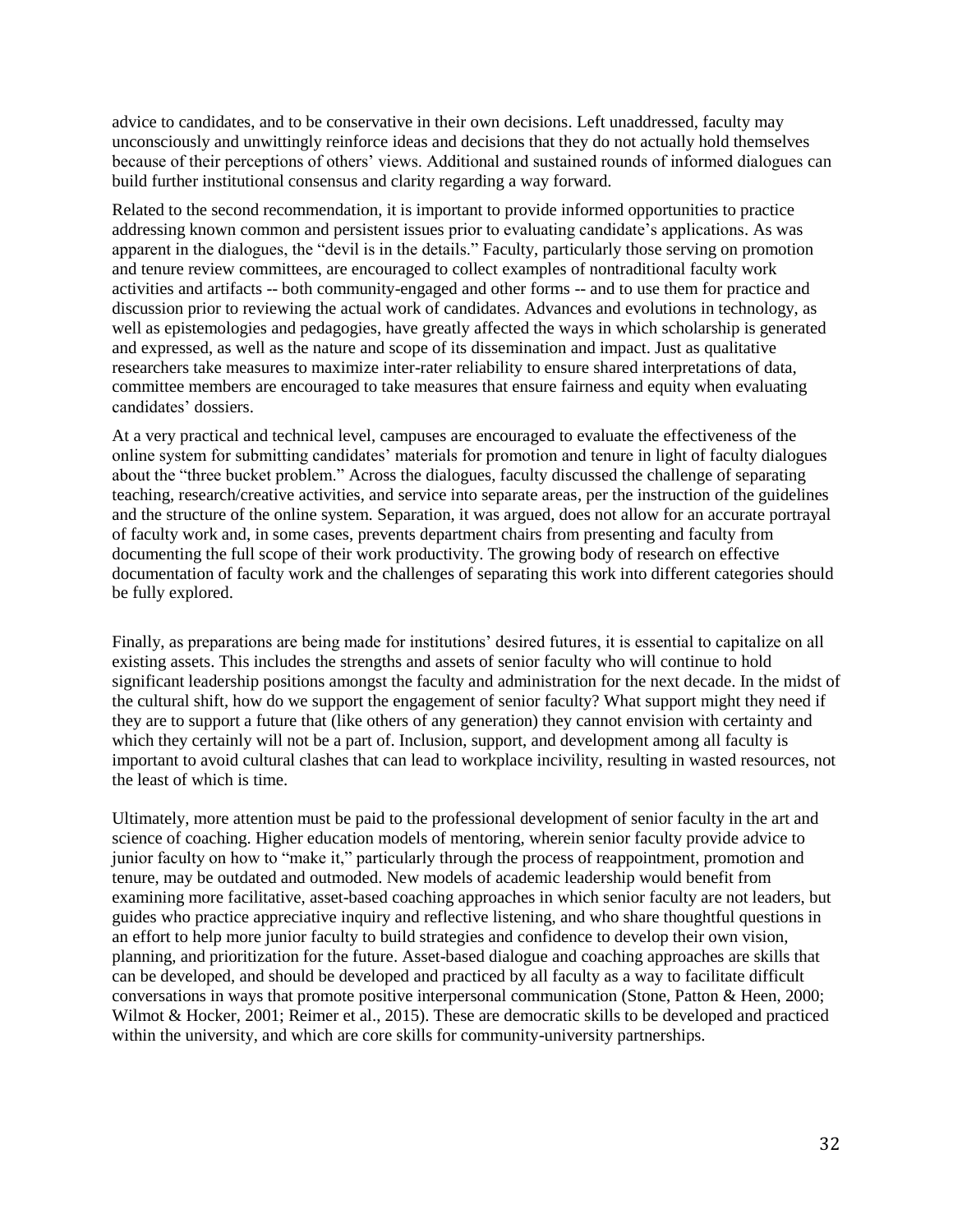## **References**

Battistoni, R. M., Gelmon, S. B., Saltmarsh, J. A., Wergin, J. F., & Zlotkowski, Edward. (2003). *The engaged department toolkit*. Providence, RI: Campus Compact.

Boyer, E. L. (1990). Scholarship reconsidered: Priorities of the professoriate. Princeton, N.J.: Carnegie Foundation for the Advancement of Teaching.

Carnegie Foundation for the Advancement of Teaching. (2015 January 11). *All community engagement classified institutions: 2010 and 2015*. Retrieved from [http://nerche.org/index.php?option=com\\_content&view=article&id=341&Itemid=92.](http://nerche.org/index.php?option=com_content&view=article&id=341&Itemid=92)

Colbeck, C. L. (2002). Integration: Evaluating faculty work as a whole. *New Directions for Institutional Research 2002* (114), 43-52. doi:<http://dx.doi.org/10.1002/ir.45>

Furco, A., & Holland, B. A. (2004). Institutionalizing service-learning in higher education. In M. Langseth & W. M. Plater (Eds.), *Public Work and the academy: An academic administrator's guide to civic engagement and service-learning* (pp. 23-39). Bolton, MA: Anker Publishing Company.

Glassick, C. E., Huber, M. T., & Maeroff, G. I. (1997). Scholarship assessed: evaluation of the professoriate. San Francisco: Jossey-Bass.

Holland, B. A. (1997 Fall). Analyzing institutional commitment to service: A model of key organizational factors. *Michigan Journal of Community Service-learning 4* (1), 30-41.

Holland, B. A. (2012). *Cultivating and rewarding the mosaic of faculty scholarly talents and contributions* [PowerPoint Slides]. Greensboro, NC, September 17, 2012.

Janke, E.M., & Clayton, P.H. (2011). *Terms and definitions for community engagement in UNCG promotion and tenure guidelines*. Retrieved from [http://communityengagement.uncg.edu/wp](http://communityengagement.uncg.edu/wp-content/uploads/2014/07/Terms-and-Definitions-for-Community-Engagement-in-UNCG-Promotion-and-Tenure-Guidelines.pdf)[content/uploads/2014/07/Terms-and-Definitions-for-Community-Engagement-in-UNCG-Promotion-and-](http://communityengagement.uncg.edu/wp-content/uploads/2014/07/Terms-and-Definitions-for-Community-Engagement-in-UNCG-Promotion-and-Tenure-Guidelines.pdf)[Tenure-Guidelines.pdf.](http://communityengagement.uncg.edu/wp-content/uploads/2014/07/Terms-and-Definitions-for-Community-Engagement-in-UNCG-Promotion-and-Tenure-Guidelines.pdf)

Janke, E. M., & Clayton, P. H. (2012). *Excellence in Community Engagement and Community-Engaged Scholarship: Advancing the Discourse at UNCG* (Vol. 1). Greensboro, NC: University of North Carolina at Greensboro.

Janke, E. M. (2012). *Report: Documenting and evaluating the mosaic of faculty scholarly talents and contributions*. Retrieved from [http://communityengagement.uncg.edu/wp](http://communityengagement.uncg.edu/wp-content/uploads/2014/07/Documenting-and-Evaluating-the-Mosaic-of-Faculty-Scholarly-Talents-and-Contributions.pdf)[content/uploads/2014/07/Documenting-and-Evaluating-the-Mosaic-of-Faculty-Scholarly-Talents-and-](http://communityengagement.uncg.edu/wp-content/uploads/2014/07/Documenting-and-Evaluating-the-Mosaic-of-Faculty-Scholarly-Talents-and-Contributions.pdf)[Contributions.pdf.](http://communityengagement.uncg.edu/wp-content/uploads/2014/07/Documenting-and-Evaluating-the-Mosaic-of-Faculty-Scholarly-Talents-and-Contributions.pdf)

Janke, E. M., Medlin, K. D, & Holland, B. A. (2014). Honoring the Mosaic of Talents and Stewarding the Standards of High Quality Community-Engaged Scholarship. Excellence in Community Engagement & Community-Engaged Scholarship. Vol. 2. University of North Carolina at Greensboro: Institute for Community and Economic Engagement.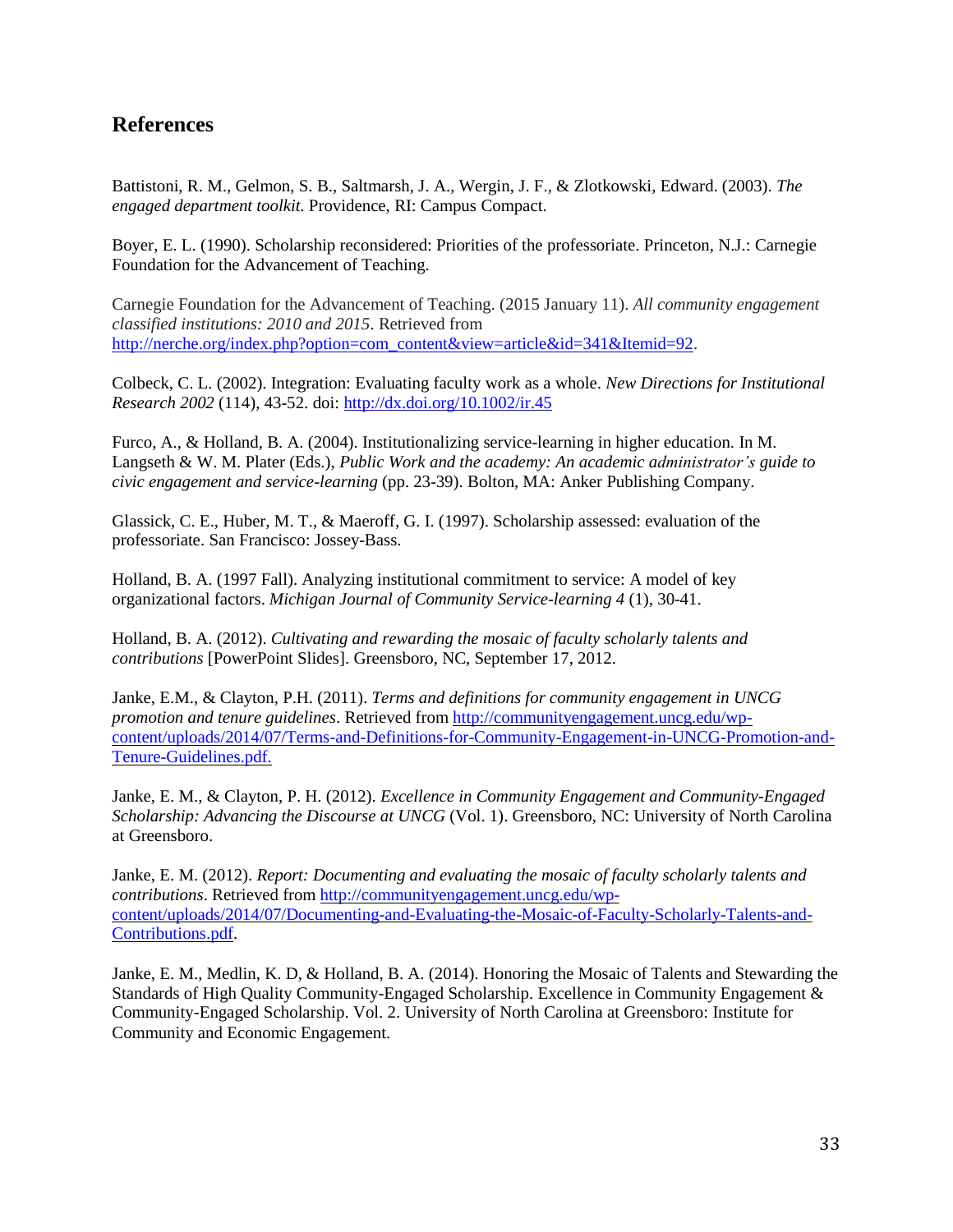Janke, E., & Hayes S. (2010). My department calls me Mr. Community: Exploring the experiences and scholarly products of community-engaged faculty. Paper presented at the Lilly Conference on College and University Teaching. Greensboro, NC.

Kecskes, K., Gelmon, S.B., & Spring, A. (2006). Creating engaged departments: a program for organizational and faculty development. *To Improve the Academy 24*, 147-165.

Kecskes, K., Ed. (2006). *Engaging departments: Moving faculty culture from private to public, individual to collective focus for the common good*. Boston, MA: Anker Publishers.

Kellogg Commission. (2001). Returning to our roots: Executive summaries of the reports of the Kellogg Commission on the future of state and land grant universities. Washington DC: National Association of State Universities and Land-Grant Colleges.

Lederach, J. P. (2003). *The little book of conflict transformation*. Intercourse, PA: Good Books.

O'Meara, K. (2002). Motivation for faculty community engagement: Learning from exemplars. *Journal of Higher Education Outreach and Engagement 12* (1), 7-29.

O'Meara, K., Sandmann, L., Saltmarsh, J., & Giles, Jr., D. (2011). Studying the professional lives and work of faculty involved in community engagement. *Innovative Higher Education 36* (2), 83-96. doi: <http://dx.doi.org/10.1007/s10755-010-9159-3>

Reimer, L., Schmitz, C., Janke, E., Askerov, A., & Matyók, T. (2015). *Transformative change.* Lanham, MA: Lexington Books.

Stone, Douglas, Bruce Patton, & Sheila Heen. (2000). *Difficult Conversations: How to Discuss What Matters Most.* New York: Penguin.

Sugar, J., Pruitt, K., Anstee, J., & Harris, S. (2005). Academic administrators and faculty retirement in a new era. *Educational Gerontology*, *31*, 405-418. doi: <http://dx.doi.org/10.1080/03601270590921672>

Trower, C. (2006). Gen X meets theory X: What new scholars want. *Journal of Collective Bargaining in the Academy 0* (1), 11. Retrieved from [http://thekeep.eiu.edu/jcba/vol0/iss1/11.](http://thekeep.eiu.edu/jcba/vol0/iss1/11)

Vogelgesang, L. J., Denson, N., & Jayakumar, U. M. (2010). What determines faculty-engaged scholarship? *The Review of Higher Education*, *33* (4), 437-472. doi: <http://dx.doi.org/10.1353/rhe.0.0175>

UNCG Tomorrow: UNC Tomorrow Response Phase I. (2008). Retrieved from [https://old.northcarolina.edu/nctomorrow/UNCG.pdf.](https://old.northcarolina.edu/nctomorrow/UNCG.pdf)

UNCG Tomorrow: Emergent Themes from Stakeholder Vision Forums. (2014). Retrieved from <http://uncgtomorrow.uncg.edu/AdditionalPlanningDocuments/Emergent-Themes/themes.php>

Wilmot, W., and Hocker, J. (2001). *Interpersonal Conflict* (Sixth Ed.) New York: McGraw Hill.